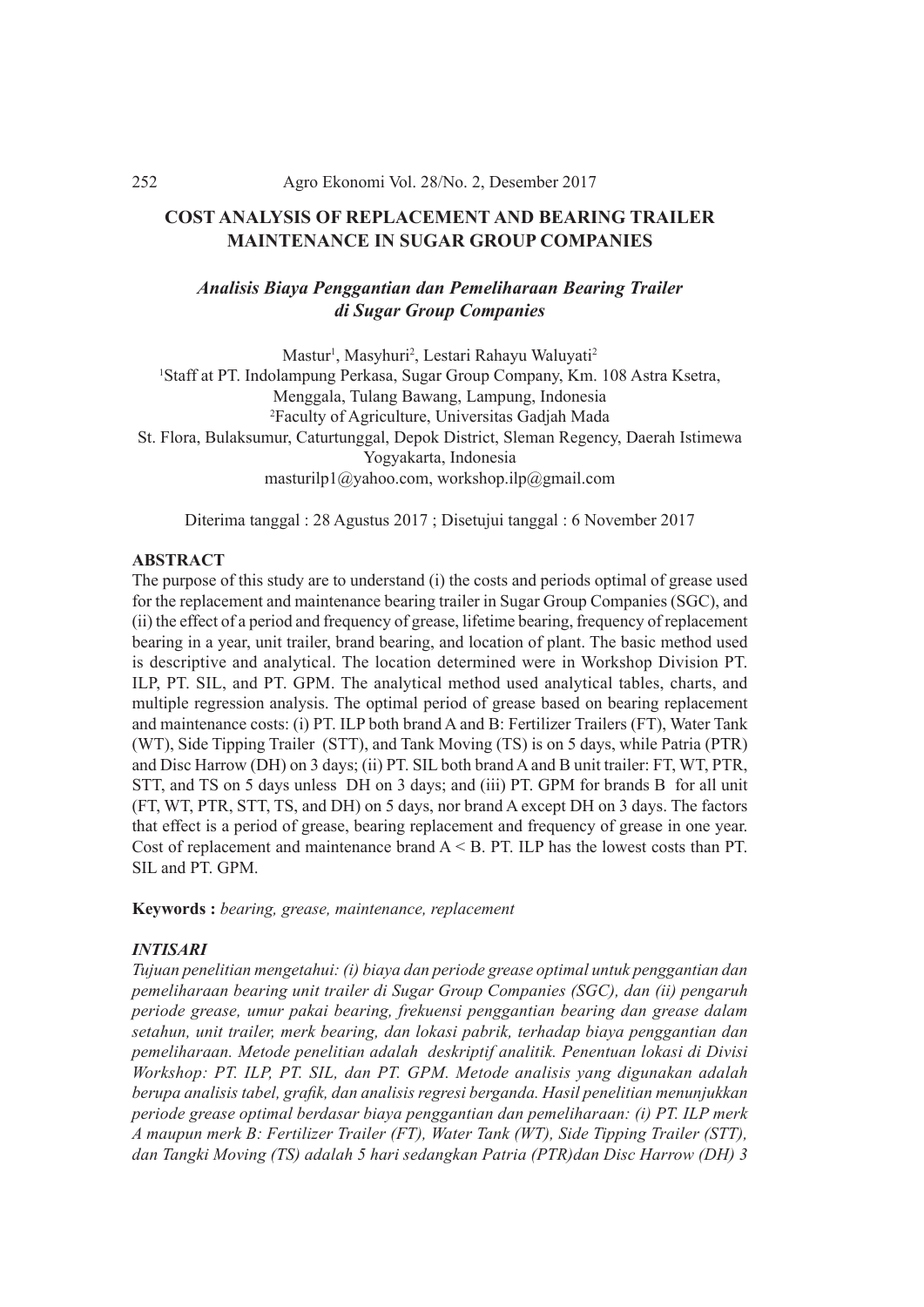*hari; (ii) PT. SIL baik merk A dan B: FT, WT, PTR, STT, dan TS 5 hari, kecuali bearing unit Disc Harrow pada periode grease 3 hari; dan (iii) PT. GPM merk B semua jenis bearing unit trailer (FT, WT, STT, TS, PTR, dan DH) 5 hari, begitu pula merk A kecuali DH 3 hari. Faktor yang berpengaruh terhadap biaya penggantian dan pemeliharaan adalah periode grease, dan frekuensi penggantian bearing dan grease dalam satu tahun.. Biaya penggantian dan pemeliharaan bearing unit trailer merk A < B. PT. ILP memiliki biaya penggantian dan pemeliharaan bearing unit trailer paling rendah dibanding PT. SIL dan PT. GPM.*

**Kata Kunci:** *bearing, grease, pemeliharaan, penggantian*

#### **INTRODUCTION**

Generally a product is produced by humans, nothing is impossible to damage, but lifetime can be extended by making known improvements to maintenance (Corder, 1992). A unit or component will experience a decrease in performance in accordance with lifetime of the unit or component. Therefore, maintenance is required which includes maintenance of the units used in the production process in order for the unit or component to function properly and the life of the equipment in accordance with the manufacturer's recommendation.

Every company makes efforts to increase production. And one of the most important thing is to make efficiency. Companies must know the factors that affect the production order increased production and activity production is run efficiently and profitable (Apriawan *et al*, 2015). Maintenance activities is one effort to improve the efficiency of the company.

The trailer is a vehicle that must be towed by truck or tractor. In sugar cane plantations, trailers are needed as transport units for sugar cane processing up to sugar cane harvesting. The tractor is a vehicle used to pull the trailer and carry other implement. Some trailer unit components should be maintained to keep the unit in good condition. Components that require regular maintenance are wheel bearings. Maintenance of these components with periodic grease lubricant. Maintenance with this lubricant will affect the life of the component. Therefore, it will be further investigated about the optimal bearing replacement and lubrication periods based on the lowest cost of the process.

Sugar group Companies is a company engaged in the field of sugarcane plantations and sugar factories, so that in the process of maintenance of sugar cane in the garden until the harvesting required units of vehicles for transportation of fertilizers, water, diesel, and sugar cane. In the process of transporting fertilizer, water, diesel and sugarcane using a trailer drawn with a tractor. In order for these tractor and trailer units to function properly, routine maintenance is required.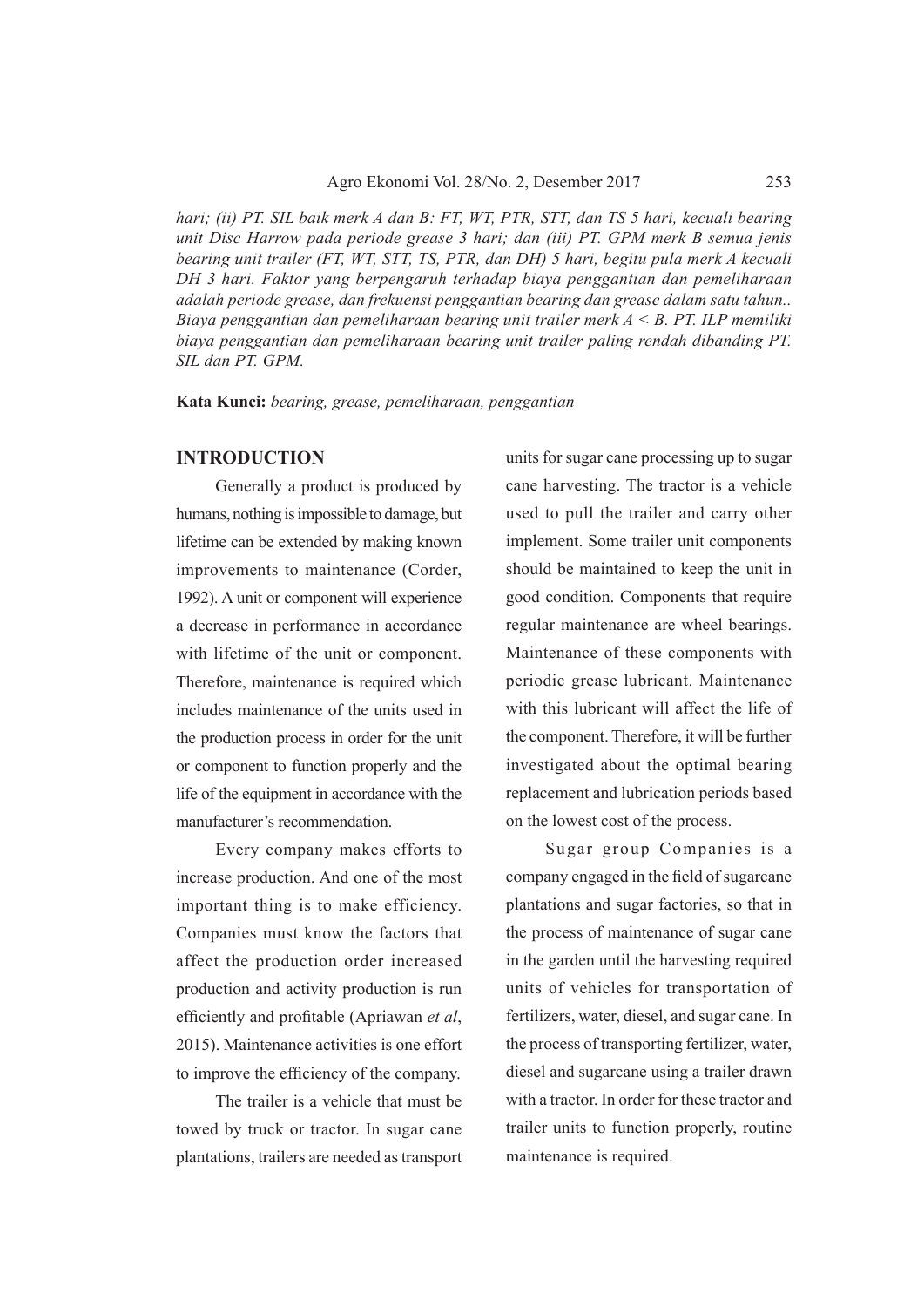Constraints arise if routine maintenance is not carried out on the unit, which results in frequent damage to the components of the unit, especially in bearings. With the occurrence of a lot of damage, then the cost incurred for improvement will be great, because the need for replacement bearing components. The objectives of this study were to determine: (i) optimal grease cost and periods used for the replacement and maintenance process of trailer bearing units in SGC, and (ii) grease period effect, bearing trailer life, frequency of bearing replacement in a year, Grease frequency in one year, bearing trailer units, bearing trailer brands, and factory locations affect the cost of replacement and maintenance of bearing trailer units in SGC.

#### **METHODS**

#### **Theoretical Framework**

Less attention to maintenance, among others, caused by the amount of funds needed. However, for the operations of the company, maintenance has become a dual function, namely the implementation and awareness to do maintenance on production facilities. If this maintenance was ignored, it will cause the units decrease in performance, and great maintenance is required because the unit is often damaged.

# *Maintenance*

Many people assume "Maintenance" is a treatment because most people assume

maintenance and treatment have the same meaning, but in reality is different. Maintenance is the action taken on a device or product so that the power product does not suffer damage, the actions taken include the adjustment, lubrication, lubrication checks and replacement of parts that are not feasible anymore. While the treatment is a corrective action taken on a tool that has been damaged for the device to be reused.

#### *Bearing*

In the science of bearing mechanics is an engine element that serves to limit the relative motion between two or more components of the machine to move in the desired direction. Bearing is keeping the shaft to rotate against the axis, or component that moves linearly on track. It must be sturdy enough to withstand the load from the shaft that is connected with other engine components so that it can rotate, work in accordance with its function. If the pads do not work properly, the performance of the entire system will decrease even can be stopped.

Bearing play a pivotal role in rotating machinery. Failure analysis of the bearing is mostly studied by creation of artificial defect on various elements of the bearing and analysis is made with vibration signature tool for monitoring its condition (Kulkarnia and S.B.Wadkarb, 2016). Bearing can be classified based on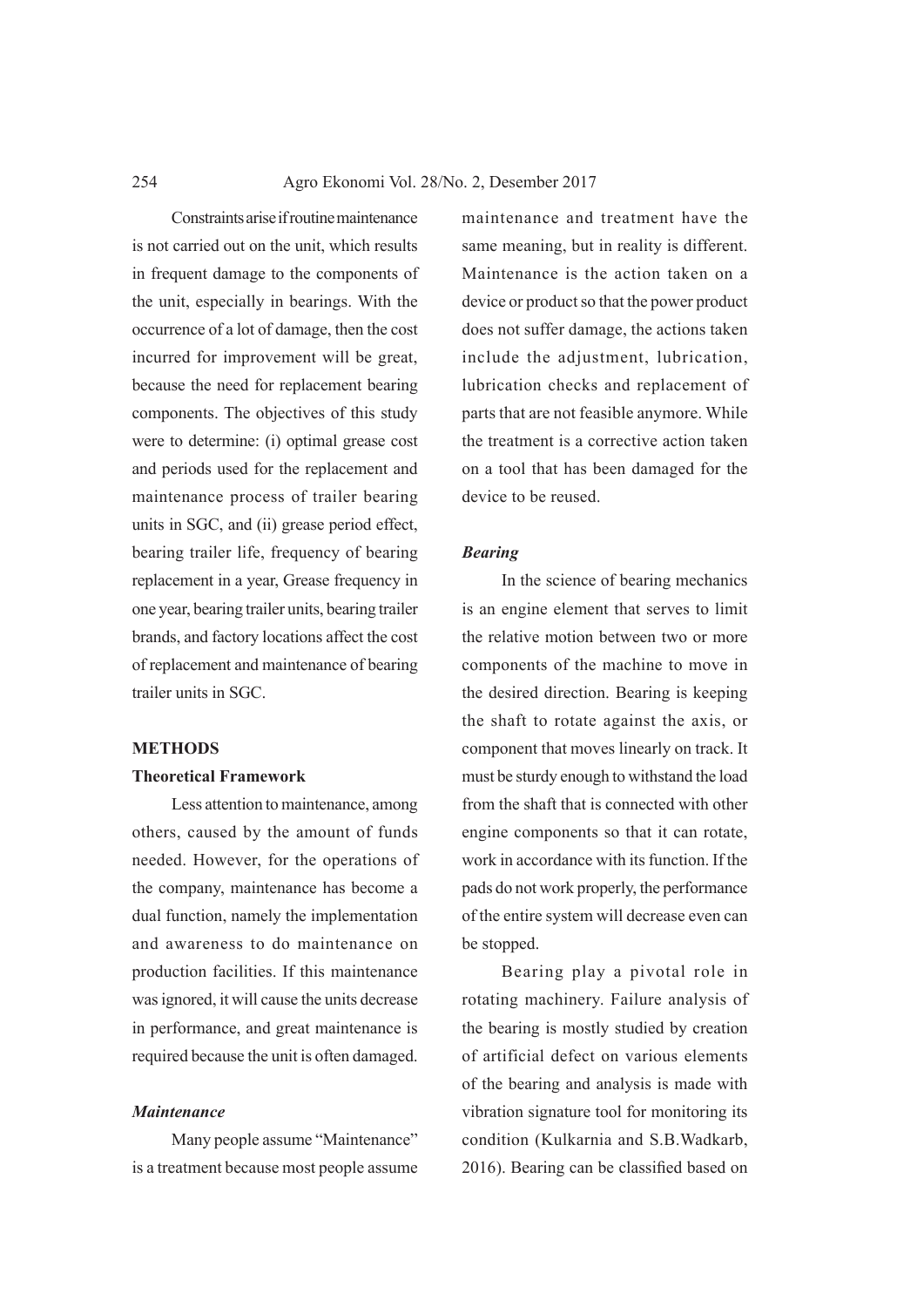the motion permitted by the bearing design itself, based on the principle of action, and also based on the style or type of load can be resist.

Rolling bearings are essential parts of most rotating machineries, widely used in the industry. They are important supporting components for transmitting motion and bearing loads (Yu *et al*, 2016). In present study cylindrical roller bearing has been tested in order to investigate its tribological properties. From this experimental study following conclusions have been made (Aditya *et al*, 2014):

- Initially, wear rates are very small and constant over a period of time. Wear rate accelerates when direct metal to metal contact takes place due to some misalignments during fourth test run.
- Wear particles removed from the inner race are entered in between operating surfaces and results in deterioration of contact surfaces. This wear is further responsible for fatigue failure of the bearing. Due to increase in wear, lubricant film is not capable to form a hydrodynamic film between roller and inner race, and wear particles propagate the wear process.
- Detailed microscopic examination through scanning electron microscope of the inner race and rollers have revealed the presence of pits, cracks at the contact surface and wear debris due to surface contact fatigue.

Atmospheric conditions influence the wear process a lot. An increase in bearing temperature reduces the lubricant film thickness. The lubricant film between the roller and inner race could not be effectively formed due to increase in bearing temperature, which results in direct contact between two metal surfaces and thus wear takes place.

Bearings with ball type have the ability to spin high rotation and low friction. Bearing can be easily obtained and easy to install. A bearing have a certain shape and size in accordance with the code and has a precision size. Especially for the type of ball bearing with a very small ring, wide per unit area becomes very important. Thus, the material used must also have high resilience and hardness. The material commonly used in the manufacture of bearings is high carbon chromium steel.

The increase of the interference, the balls of the axial and radial displacement of the rings of the ball bearing decreases almost linearly. For small radial loads, the axial displacement slightly differ from each other in magnitude and the radial change equally on all the range of interference on the balls with variation of radial load. Due to the fact that axial displacement practically does not change when the same interference over a range of radial loads, the bearing will have the permanent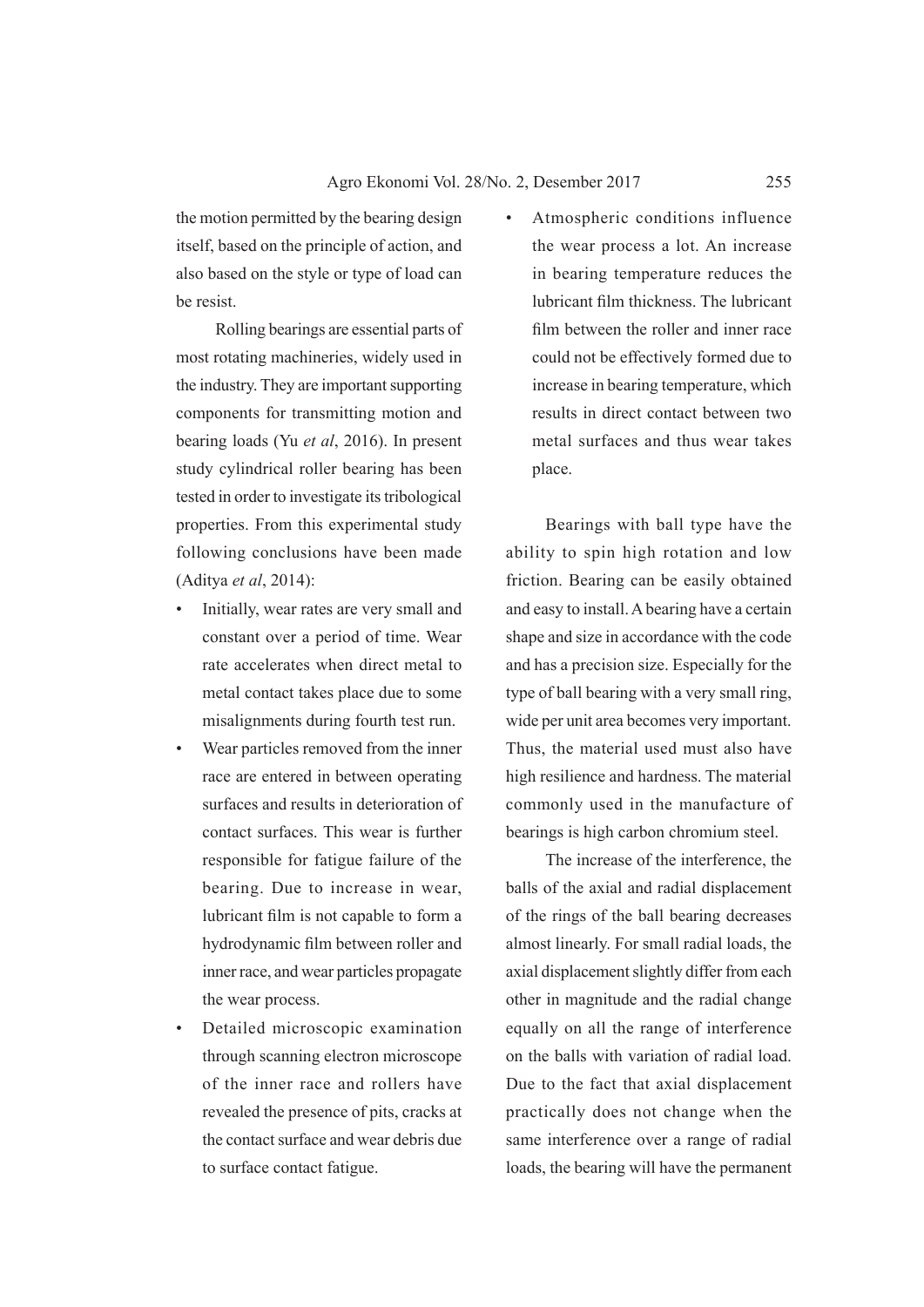characteristics of the axial stiffness. This can be very useful in some units of machines and mechanisms, for example in precision machine tools, instrumentation, etc (Barmanov and Ortikov, 2017).

#### *Grease Lubricant*

Grease lubrication is a complex mixture of science and engineering, requiring an interdisciplinary approach, and is applied to the majority of bearings worldwide. Grease can be more than a lubricant (El-Adly and Gamal, 2017). Grease is the oldest type of lubricant. Grease from animal fatty materials has been used from the ancient Egyptian era to lubricate the bearing the shaft of their war machines. While the first grease is made from animal fat, it can be used for lubrication with medium speed and load, while for current technology can not be applied again. High loads, high speed and high temperatures, and some other special requirements must be met by modern grease. Grease generally consists of a solid or semi-fluid two-phase system that is widely used in various application areas as alubricant or sealant (Younes *et al*, 2016). Modern grease consists of thickener or matrix and base oil (mineral or synthetic oil). Thickener or matrix is usually "metallic soap" (such as sodium, calcium or lithium), clay (bentonite), or synthetic material, the treatment of grease (service) depends on the type of thickener

used. In the application, grease can be illustrated like a foam / sponge.

The foam / sponge material can absorb a substantial amount of liquid (in this case oil) which will released out when the foam gets pressure and will be reabsorbed when the pressure on the sponge does not exist anymore. In the case of grease, the thickener or the matrix in grease will absorb the oil And releases it to create lubrication power when the grease is subjected to a large load such as the occurrence of a bearing. When the load is reduced, for example the bearing rotates (and before the next bearing part is exposed), the oil will be reabsorbed into the thickener grease, ready for further lubrication.

Grease is the most widely used lubricant in rolling element bearing applications. Given that early bearing failures are commonly caused by inadequate lubrication, understanding of grease performance in rolling/sliding contacts is vital in terms of improving both bearing life and efficiency. Lubricating greases possess a two phases structure consisting of a thickener in base oil. Lubricant additives are usually added to improve specific aspects of grease performance (Kanazawa *et al*, 2017).

To increase load-carrying capacity, solid additives such as PTFE (Polytetrafluoroethylene), molybdenum disulfide or graphite (in recent times) are also frequently used. Some other additives may also be used, depending on the needs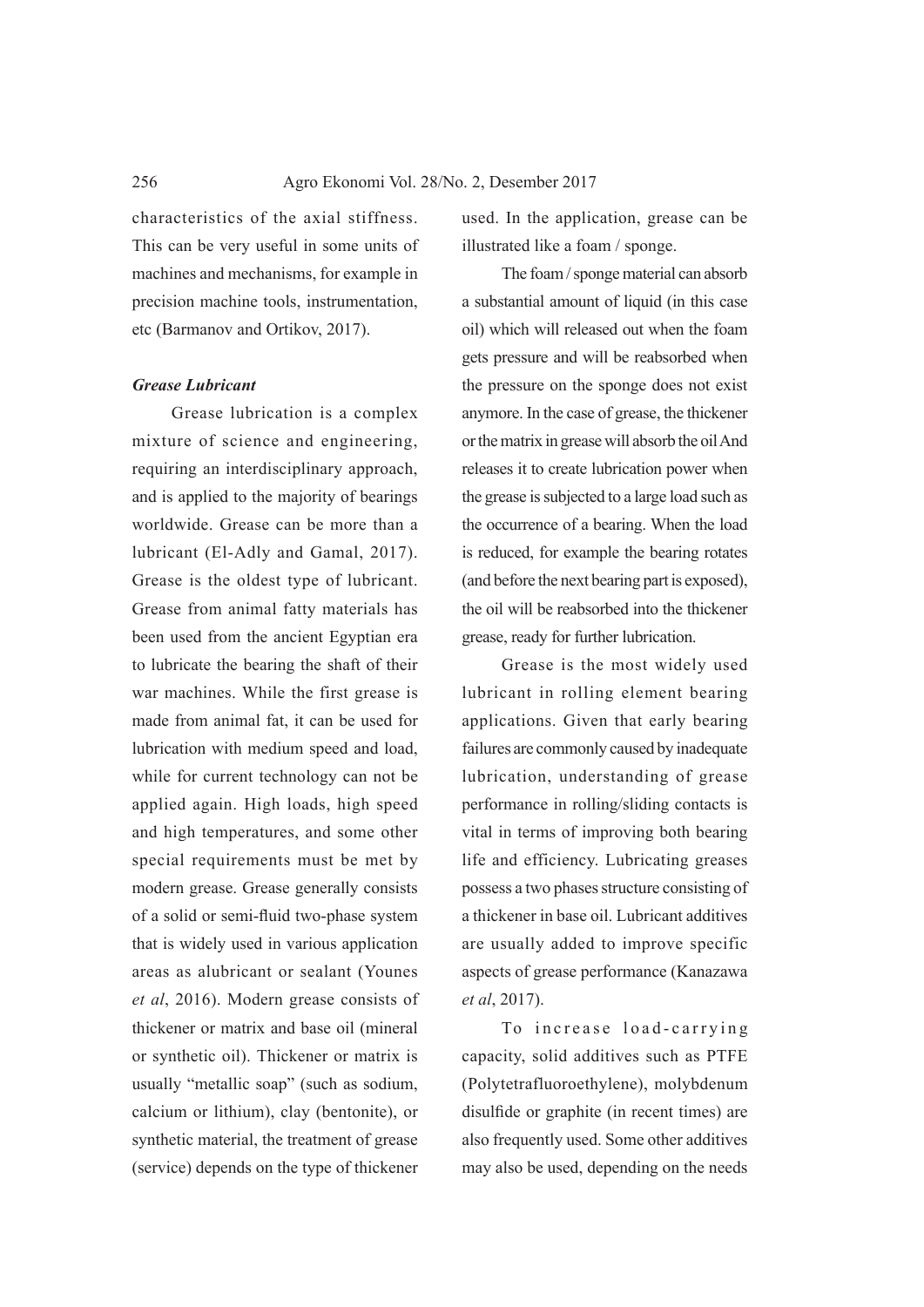required for some variations of grease. Aditif "Tackiness" is used in the grease to expand grease applications, especially for parts where there is a considerable centrifugal force. Additive anti oxidant is used in grease for industrial applications where service period is more elastic. Rust and corrosion protection is indispensable as an additional protection system.

### **Basic Method of Research**

The basic method of research used in this research is analytical descriptive method.

The analytic descriptive method has the character of focusing on solving presentday problems, on actual issues. The data collected is initially compiled, explained and then analyzed. The implementation technique in this research is case study, that is focusing attention on a case intensively and detail. The subjects under investigation consisted of one unit (or unit of unit) that was viewed as a case (Surakhmad, 1994).

#### **Research Sites**

The method of determining the location of this research is purposive, that is the object chosen for reasons of knowing the properties of the object based on certain considerations according to the purpose of the research (Surakhmad, 1994). The specified location is the SGC Workshop Division because there has never been any research on replacement and maintenance of tractor bearings and trailers. This division

serves as the operational service of units both for maintenance and maintenance unit. This division ensures the readiness of units to be optimal in operation so that the production process runs smoothly.

#### **Data analysis method**

The method of analysis used in this research is the analysis of tables, graphs, and multiple regression.

### Hypothesis Testing First

The first hypothesis was tested using a table analysis that looked for the lowest replacement cost and bearing maintenance of the trailer unit for the grease period. Determine the cost of replacement and maintenance of bearings based on bearing replacement frequency and grease bearing period with the following formula:

$$
i = (f \times g) + h
$$

where:

- $i$  = replacement cost
- $f = \text{frequency of bearing replacement}$ within a year

To determine the value of the replacement frequency in a year (f) is calculated using the following formula:

|   | $360$ (days)                     |
|---|----------------------------------|
|   | Average bearing lifespan (days)  |
| g | $=$ replacement cost of bearings |
| h | = replacement power costs        |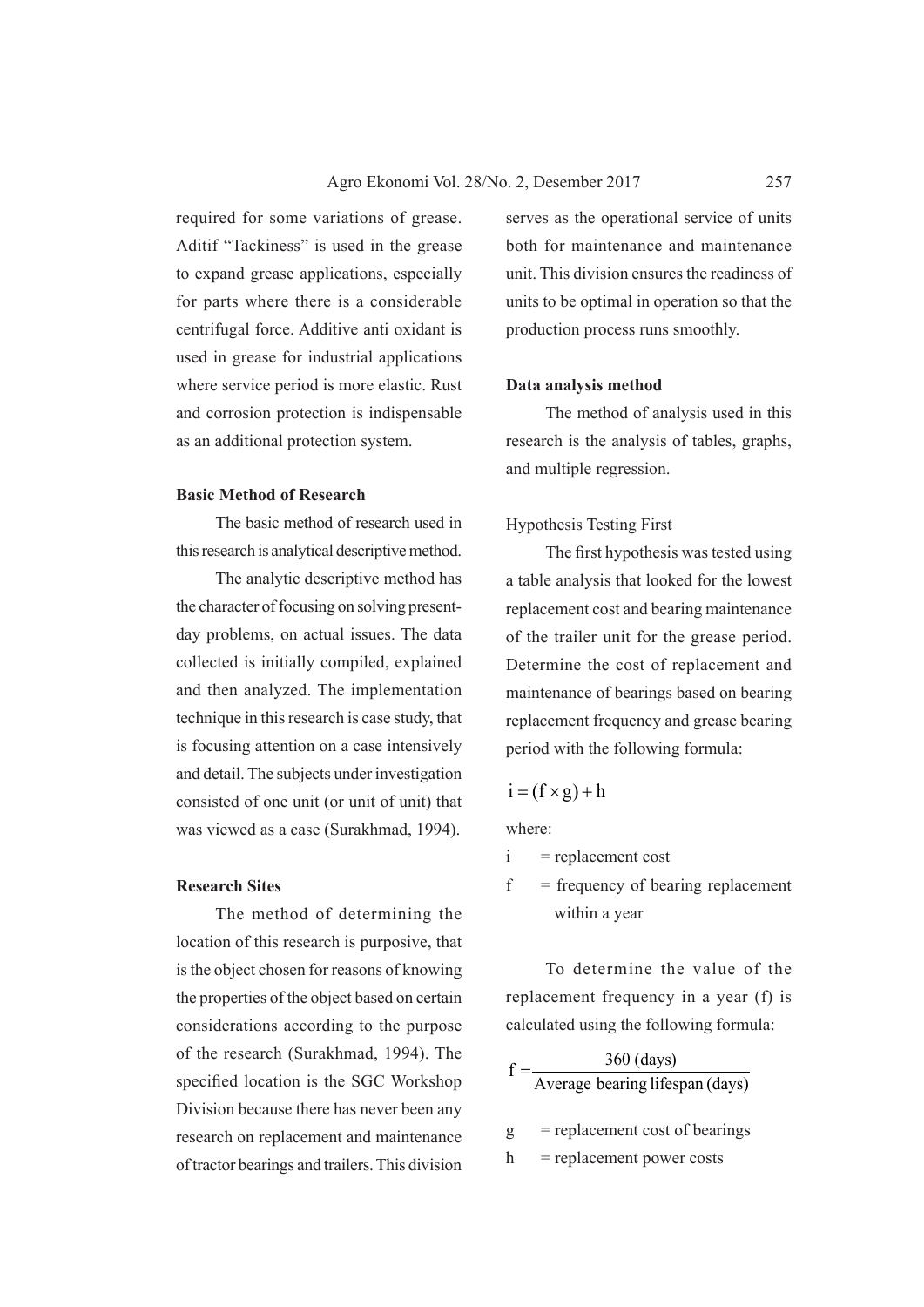Bearing maintenance cost using the following formula:

$$
m = (j \times k) + l
$$

where:

m = replacement cost

 $j$  = frequency of grease in a year

To determine the value of the frequency of grease in a year (j) is calculated using the following formula:

360 (days)  $j= \frac{1}{\text{period of } \text{grease (days)}}$ 

 $k = \text{cost of replacing grease}$ 

 $l$  = maintenance costs

Second Hypothesis Testing

The second hypothesis was tested using multiple regression analysis. Regression model for cost of replacement and maintenance of bearing unit trailer at SGC on grease period, bearing life, frequency of bearing replacement in a year econometrics can be compiled as follows:

$$
\begin{array}{ll} Y & = \beta_0 + \beta_1 X_1 + \beta_2 X_2 + \beta_3 X_3 + \beta_4 X_4 + \delta_1 D_1 + \\ & \delta_2 D_2 + \delta_3 D_3 + \delta_4 D_4 + \delta_5 D_5 + \delta_6 D_6 + \\ & \delta_7 D_7 + \delta_8 D_8 + \varepsilon \end{array}
$$

where :

 $Y = \text{cost of replacement and maintenance}$ of trailer bearing units (IDR)

 $X_1$  = period grease (days)

 $X2 =$ The life of the trailer bearing unit (days)

- $X3$  = frequency of bearing replacement in one year (time)
- $X4$  = frequency of grease in one year (time)
- $D1 =$ Dummy bearing trailer unit ( $D1 = 1$ if the Fertilizer Trailer unit and D1  $= 0$  if other units)
- $D2$  = Dummy bearing trailer unit ( $D2$  = 1 if the Water Tank unit and D2 = 0 if other units)
- D3 = Dummy bearing trailer unit  $(D3 = 1$ if the Patria unit and  $D3 = 0$  if other units)
- $D4 =$ Dummy bearing trailer unit( $D4 = 1$ if the Side Tipping Trailer unit and  $D4 = 0$  if other units)
- $D6$  = Dummy bearing brand ( $D6$  = 1 if the A unit and  $D6 = 0$  if the B)
- $D7 =$  Dummy factory ( $D7 = 1$  if the PT. ILP and  $D7 = 0$  if other factory
- $D8$  = Dummy factory ( $D8$  = 1 if the PT. SIL and  $D8 = 0$  if other factory)
- $\beta 0$  = intercept
- $\beta$ 1,...,4 = regression coefficients X1, X2, X3, and X4 are estimated
- $\delta1, \ldots, \delta$  = regression coefficients D1, ..., D8 are estimated
- ε = error term

### **RESULTS AND DISCUSSION**

# **Life-wear Bearing Based on Lubrication Period**

Grease is the oldest lubricant type used to be used for lubrication with high speed and load, high speed and high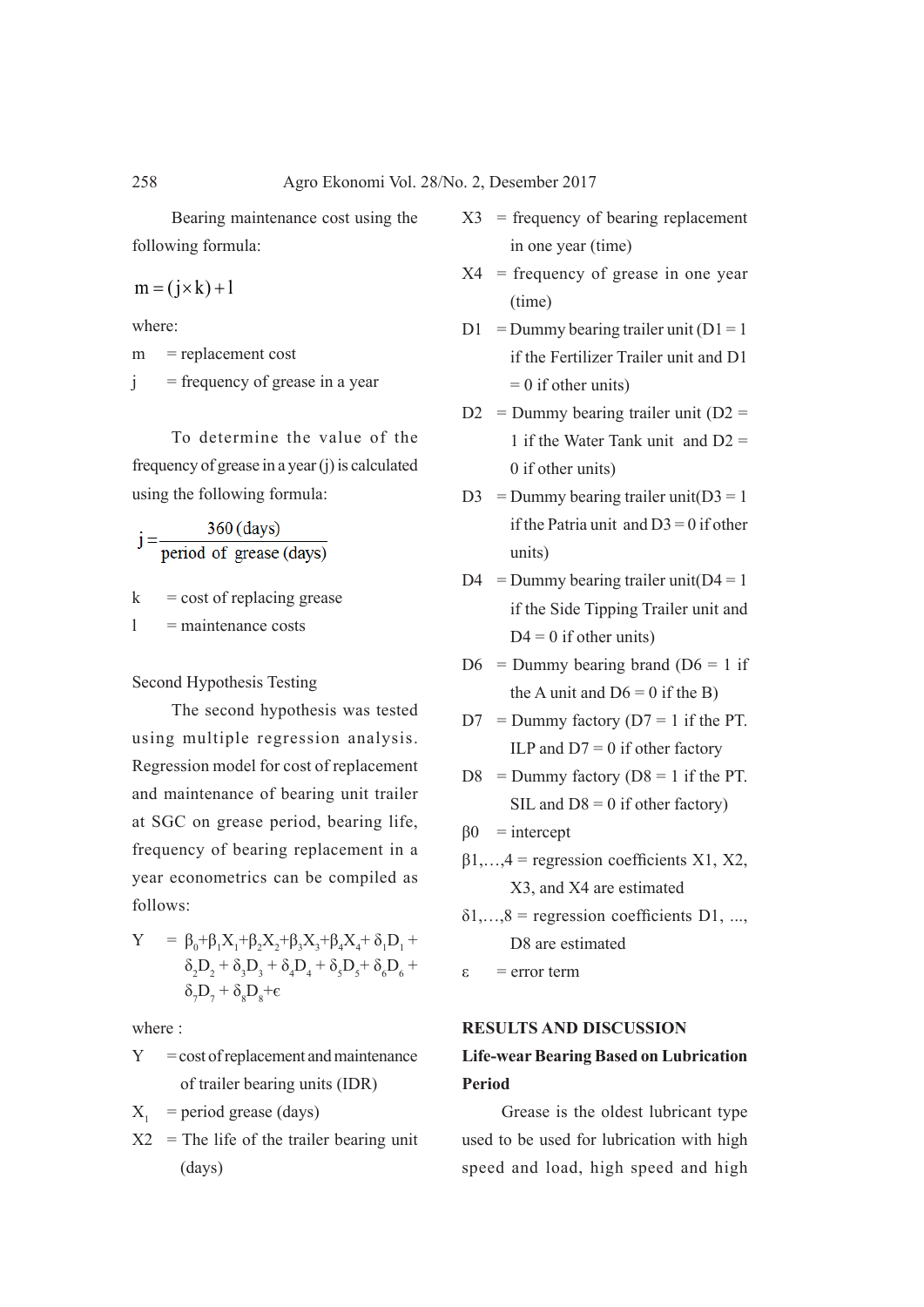temperature. In Table 1 below shows that the life of bearing trailer for PT. ILP based on the grease period on the 6 (six) bearing units studied: Fertilizer Trailer (FT), Water Tank (WT), Patria (PTR), Side Tipping Trailer (STT), Tank Moving (TS), and Disc Harrow (DH) both A and B brands very widely.

Lifetime bearing trailer PT. SIL based on the grease period as in Table 2. In Table 2 below shows that the life of bearing trailer for PT. SIL based on the grease period on the 6 (six) bearing units studied: Fertilizer Trailer (FT), Water Tank (WT), Patria (PTR), Side Tipping Trailer (STT), Tank Moving (TS), and Disc Harrow DH) both A and B brands vary widely. Lifetime bearing trailer PT. GPM based on grease period as in Table 3. In Table 3 shows that the life of bearing trailer for PT. GPM based on the grease period on the 6 (six) bearing units studied: Fertilizer Trailer (FT), Water Tank (WT), Patria (PTR), Side Tipping Trailer (STT), Tank Moving (TS), and Disc Harrow DH) both A and B brands vary widely.

The grease for the bearing trailer is intended for bearing trailer maintenance in order to extend the life of the bearing. Based on the data obtained, in Table 1, Table 2, and Table 3, it can be seen that the shorter the days grease period, the longer lifetime bearing trailer. This applies to both brand bearing brand A and brand B. Based on the table also shows that the lifetime of bearing brand A is shorter than the lifetime of bearing brand B.

#### **Replacement and Maintenance Cost**

In this research, there are 6 (six) bearing units examined: Fertilizer Trailer (FT), Water Tank (WT), Patria (PTR), Side Tipping Trailer (STT), Tank Moving (TS), and Disc Harrow (DH). From 6 bearing units there are 2 brands, namely brand A and brand B. The six bearing units will be described as follows.

#### *Unit Fertilizer Trailer (FT)*

Table 4 shows the results of the cost analysis of replacement and maintenance of bearing trailers of Fertilizer Trailer units of brand A and brand B on SGC. From Table 4 to PT. ILP bearing trailer of the Fertilizer Trailer unit of both A and B brands indicates that the 5-day grease period is the optimal period for the replacement and maintenance of the bearing trailer as the total replacement and maintenance cost is the lowest.

Furthermore, the cost of replacing and maintaining the trailer bearing Fertilizer Trailer unit at PT. Both SIL and brand B brands obtained that the 5-day grease period is the optimal period for the replacement and maintenance of bearing trailers because the lowest cost is spent. For PT. GPM replacement cost and maintenance of Fertilizer Trailer bearing trailer both A and B brands found that 5-day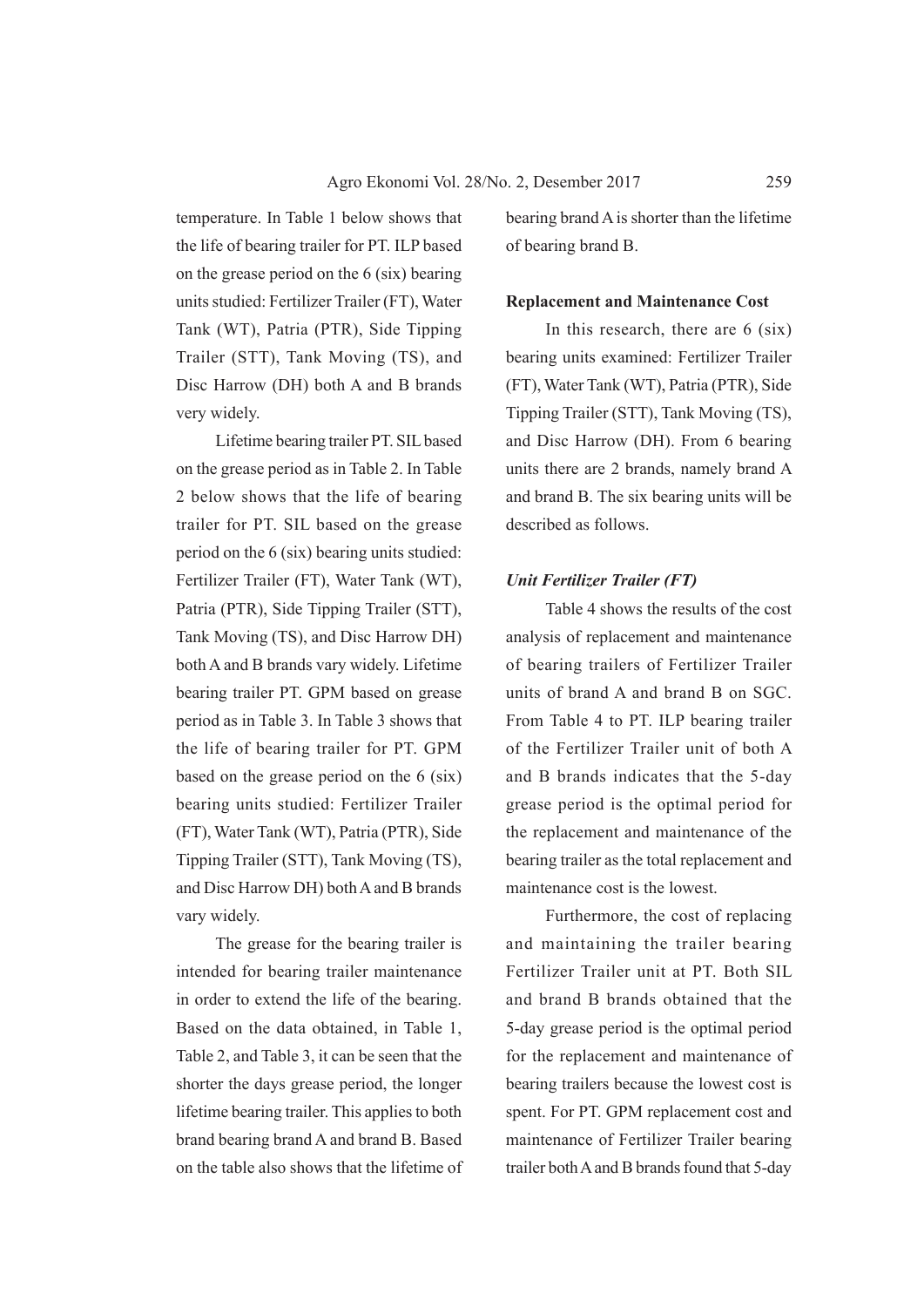| Grease         | Lifetime (days) |     |     |                                |    |           |    |     |    |    |    |    |
|----------------|-----------------|-----|-----|--------------------------------|----|-----------|----|-----|----|----|----|----|
| Period         | FT              |     |     | WТ<br><b>STT</b><br><b>PTR</b> |    | <b>TS</b> |    | DH  |    |    |    |    |
| (days)         | А               | В   | А   | B                              | А  | В         | А  | В   | A  | B  | А  | B  |
|                | 120             | 138 | 105 | 133                            | 68 | 83        | 95 | 103 | 64 | 82 | 85 | 95 |
| $\overline{2}$ | 98              | 103 | 93  | 105                            | 60 | 79        | 88 | 98  | 59 | 75 | 75 | 88 |
| 3              | 88              | 95  | 85  | 103                            | 58 | 78        | 85 | 93  | 53 | 69 | 60 | 73 |
| 5              | 61              | 82  | 65  | 88                             | 35 | 45        | 68 | 93  | 43 | 60 | 35 | 45 |
| 7              | 40              | 53  | 45  | 65                             | 28 | 38        | 50 | 65  | 33 | 49 | 15 | 28 |
| 14             | 28              | 35  | 35  | 48                             | 25 | 30        | 38 | 45  | 28 | 43 | 15 | 20 |
| 21             | 23              | 25  | 25  | 33                             | 18 | 25        | 35 | 45  | 18 | 33 | 15 | 20 |
| 30             | 14              | 17  | 15  | 23                             | 8  | 13        | 13 | 20  | 10 | 26 | 15 | 20 |

**Table 1.** Lifetime Data Wear Bearing Trailer PT. ILP

**Table 2**. Lifetime Data Wear Bearing Trailer PT. SIL

| Grease         | Lifetime (days) |     |     |     |            |    |    |            |    |    |    |    |
|----------------|-----------------|-----|-----|-----|------------|----|----|------------|----|----|----|----|
| Period         | <b>FT</b>       |     |     | WT  | <b>PTR</b> |    |    | <b>STT</b> | TS |    | DH |    |
| (days)         | А               | В   | А   | B   | А          | В  | А  | B          | A  | B  | A  | B  |
|                | 118             | 138 | 105 | 128 | 67         | 80 | 95 | 103        | 66 | 83 | 83 | 94 |
| $\overline{2}$ | 95              | 108 | 88  | 105 | 57         | 69 | 87 | 100        | 64 | 74 | 76 | 85 |
| 3              | 83              | 98  | 78  | 98  | 50         | 64 | 83 | 98         | 59 | 69 | 68 | 70 |
| 5              | 60              | 85  | 60  | 85  | 43         | 59 | 65 | 88         | 43 | 60 | 38 | 45 |
| 7              | 38              | 58  | 38  | 65  | 34         | 48 | 50 | 65         | 35 | 48 | 31 | 29 |
| 14             | 28              | 33  | 28  | 50  | 33         | 30 | 35 | 50         | 29 | 40 | 26 | 19 |
| 21             | 20              | 23  | 23  | 33  | 25         | 23 | 33 | 38         | 24 | 34 | 18 | 19 |
| 30             | 13              | 18  | 10  | 20  | 9          | 12 | 12 | 18         | 8  | 25 | 18 | 18 |

Source: Secondary data, processed 2017

**Table 3**. Lifetime Data Wear Bearing Trailer PT. GPM

| Grease           | Lifetime (days) |     |      |     |            |    |    |            |    |    |      |    |
|------------------|-----------------|-----|------|-----|------------|----|----|------------|----|----|------|----|
| Period<br>(days) | FT              |     | WT   |     | <b>PTR</b> |    |    | <b>STT</b> | TS |    | DH   |    |
|                  | А               | В   | А    | В   | А          | В  | А  | В          | A  | B  | А    | В  |
|                  | 115             | 135 | 104  | 143 | 67         | 75 | 93 | 100        | 64 | 81 | 84   | 93 |
| $\overline{2}$   | 85              | 101 | 88   | 105 | 57         | 71 | 87 | 96         | 59 | 74 | 81.5 | 85 |
| 3                | 80              | 95  | 74.5 | 100 | 48         | 63 | 84 | 94         | 54 | 69 | 65   | 66 |
| 5                | 58              | 83  | 57   | 80  | 39         | 60 | 64 | 87         | 44 | 59 | 37.5 | 49 |
| 7                | 43              | 53  | 38   | 58  | 32         | 48 | 48 | 65         | 35 | 48 | 30   | 27 |
| 14               | 29              | 33  | 24   | 38  | 23         | 28 | 35 | 40         | 28 | 40 | 22.5 | 21 |
| 21               | 18              | 23  | 17.5 | 30  | 18         | 23 | 33 | 40         | 18 | 34 | 17.5 | 20 |
| 30               | 10              | 18  | 8.5  | 25  |            | 13 | 17 | 19         | 9  | 25 | 17.5 | 20 |

Source: Secondary data, processed 2017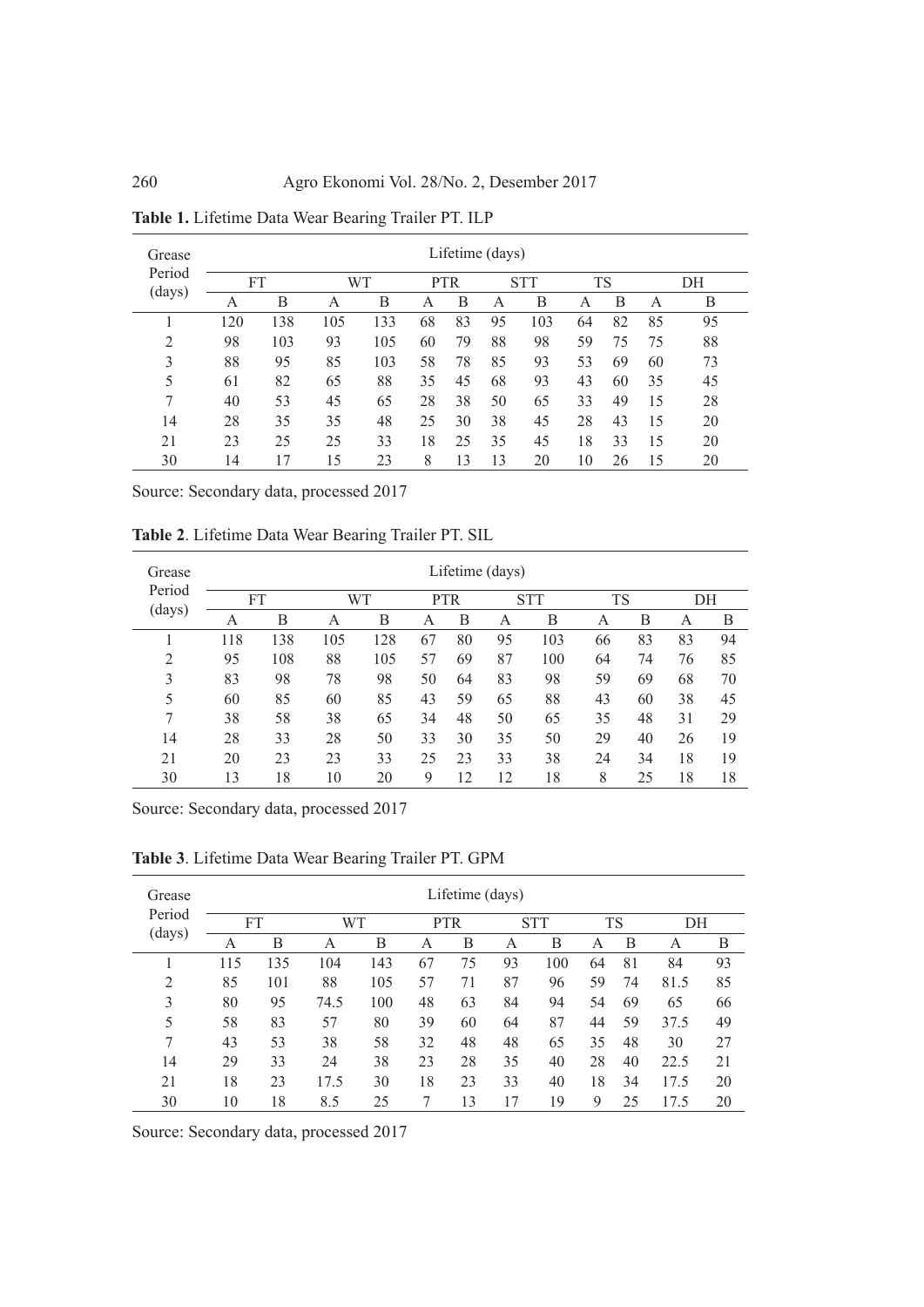grease period is the optimal period for replacement and maintenance of bearing trailer because the lowest cost is spent. Thus, the overall cost of replacement and maintenance of Fertilizer Trailer trailer trailer units for PT. ILP, PT. SIL and PT. GPM priode grease optimal is 5 days each.

#### *Unit Water Tank (WT)*

Table 5 shows the results of the cost analysis of replacement and maintenance of trailer bearings of Water Tank units of A brand and B brand in SGC. From Table 5 to PT. ILP bearing trailer of Water Tank units of both A and B brands indicates that the 5-day grease period is the optimal period for replacement and maintenance of the bearing trailer because the total replacement and maintenance cost is the lowest. Similarly, the cost of replacing and maintaining the bearing trailer of Water Tank units at PT. SIL, brand A and brand B brands obtained that the 5-day grease period is the optimal period for the replacement and maintenance of bearing trailers because its spent the lowest cost. PT. GPM the cost of replacement and maintenance of bearing trailer of Water Tank unit both brand A and brand B it is found that 5-day grease period is the optimal period for replacement and maintenance of A brand trailers because the cost is the lowest. Therefore, overall replacement cost And maintenance of bearing trailer unit of Water Tank for PT. ILP, PT. SIL and PT. GPM period grease optimal is 5 days each.

### *Unit Patria (PTR)*

Table 6 shows the results of the cost analysis of replacement and maintenance of bearing trailer unit of Patria Unit of brand A and brand B of SGC. From Table 6 to PT. ILP bearing trailer of the Patria unit both brand A and brand B indicates that the 3-day grease period is the optimal period for replacement and maintenance of bearing trailers because the total replacement and maintenance cost is the lowest. Furthermore, the cost of replacing and maintaining the bearing trailer of the Patria unit at PT. SIL for both A and B brands found that the 5-day grease period is the optimal period for replacement and maintenance of bearing trailers because the lowest cost. PT. GPM cost of replacement and maintenance bearing trailer of Patria unit either brand A or brand B found that 5-day grease period is the optimal period for replacement and maintenance of bearing trailer because the lowest cost is issued. Thus, overall cost of replacement and maintenance of bearing trailer Unit of Patria for PT. The optimal periode grease ILP is 3 days while for PT. SIL and PT. GPM optimal grease period against the cost of replacing and maintaining the bearing trailer of the Patria unit.

## *Unit Side Tipping Trailer (STT)*

Table 7 shows the results of the cost analysis of replacement and maintenance of bearing trailer of Side Tipping Trailer units of brand A and brand B on SGC. From Table 7 to PT ILP, PT SIL and PT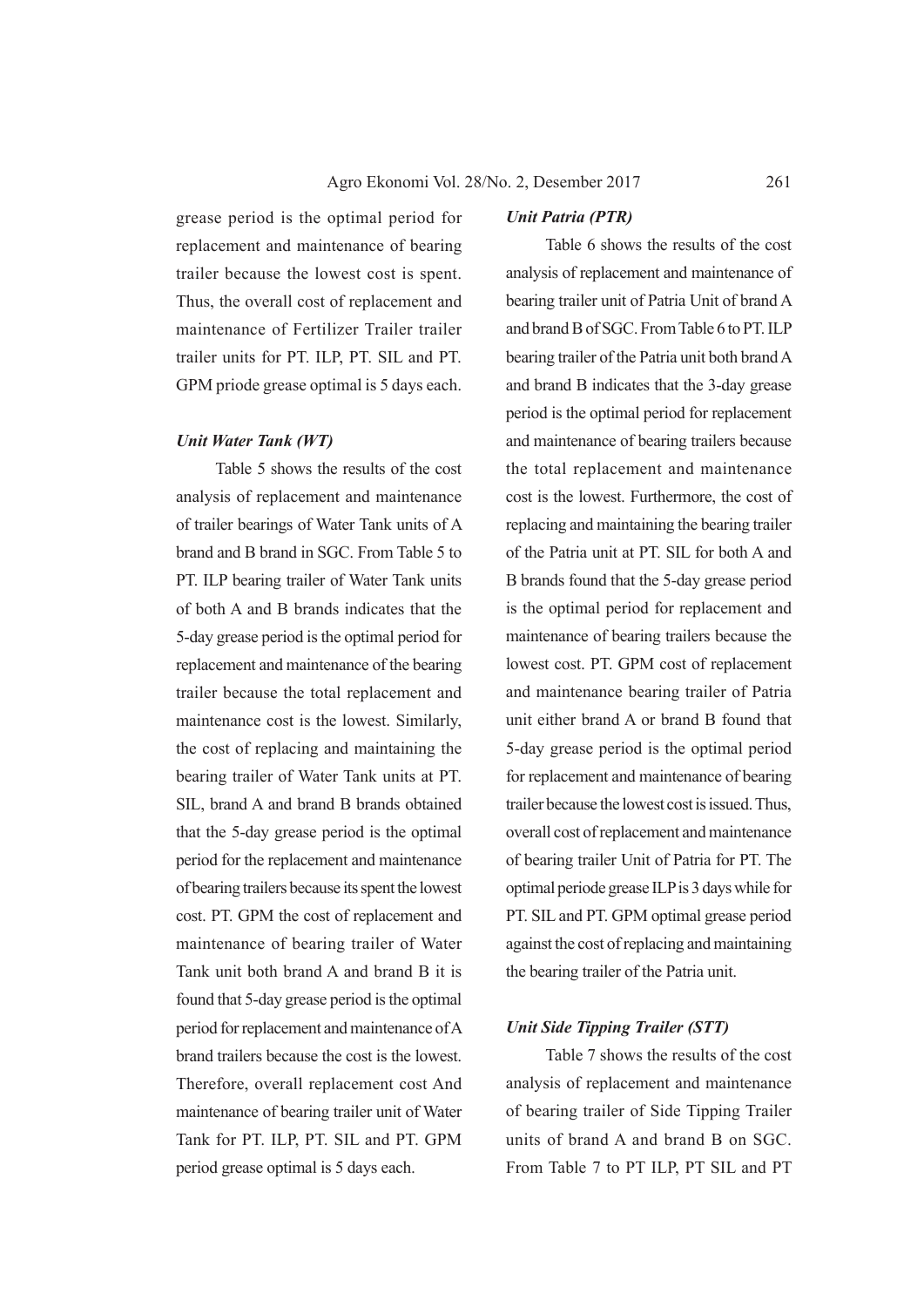| Grease           |           | PT. ILP   |           | PT. SIL   |            | PT. GPM   |
|------------------|-----------|-----------|-----------|-----------|------------|-----------|
| Period<br>(days) | A         | B         | A         | B         | A          | B         |
|                  | 9.002.721 | 9.140.790 | 9.020.674 | 9.140.790 | 9.039.406  | 9.158.971 |
| 2                | 5.212.233 | 5.490.845 | 5.239.561 | 5.429.585 | 5.364.948  | 5.510.405 |
| 3                | 4.002.514 | 4.266.424 | 4.072.644 | 4.229.987 | 4.110.996  | 4.266.424 |
| 5                | 3.442.487 | 3.439.093 | 3.470.151 | 3.370.887 | 3.543.521  | 3.419.015 |
| 7                | 3.858.450 | 3.898.629 | 4.027.200 | 3.675.026 | 3.709.553  | 3.898.629 |
| 14               | 4.439.704 | 4.615.029 | 4.439.704 | 4.848.795 | 4.249.265  | 4.911.732 |
| 21               | 5.068.114 | 5.968.114 | 5.630.614 | 6.568.114 | 6.353.829  | 6.568.114 |
| 30               | 7.686.394 | 8.636.070 | 8.554.251 | 8.168.537 | 11 112 146 | 8.168.537 |

**Table 4**. Cost Analysis Results on Replacement and Maintenance Fertilizer Trailer in SGC

**Table 5**. Cost Analysis Results of Replacement and Maintenance of Water Tank Trailer in SGC

| Grease           | PT. ILP   |           | PT. SIL    |           | PT. GPM    |           |  |
|------------------|-----------|-----------|------------|-----------|------------|-----------|--|
| Period<br>(days) | A         | B         | A          | B         | A          | B         |  |
|                  | 9.123.257 | 9.177.839 | 9.123.257  | 9.217.795 | 9.137.232  | 9.106.340 |  |
| $\overline{2}$   | 5.268.366 | 5.459.486 | 5.330.914  | 5.459.486 | 5.324.340  | 5.459.486 |  |
| 3                | 4.036.548 | 4.162.445 | 4.151.823  | 4.229.987 | 4.204.432  | 4.195.371 |  |
| 5                | 3.340.344 | 3.325.509 | 3.470.151  | 3.370.887 | 3.558.967  | 3.470.151 |  |
| 7                | 3.577.200 | 3.404.123 | 4.027.200  | 3.404.123 | 3.991.674  | 3.675.026 |  |
| 14               | 3.650.743 | 3.599.991 | 4.439.704  | 3.457.886 | 4.976.636  | 4.357.886 |  |
| 21               | 4.618.114 | 4.721.960 | 5.068.114  | 4.721.960 | 6.353.829  | 5.144.385 |  |
| 30               | 7.204.251 | 6.454.251 | 10.579.251 | 7.204.251 | 12.366.016 | 5.854.251 |  |

Source: Secondary data, processed 2017

**Table 6**. Cost Analysis Results Replacement and Maintenance of Patria Trailer in SGC

| Grease | PT. ILP    |            |            | PT. SIL    | PT. GPM    |            |  |
|--------|------------|------------|------------|------------|------------|------------|--|
| Period | A          | B          | A          | B          | A          | B          |  |
| (days) |            |            |            |            |            |            |  |
|        | 9.658.971  | 9.795.335  | 9.681.528  | 9.846.471  | 9.681.528  | 9.958.971  |  |
| 2      | 5.861.271  | 5.882.632  | 5.965.807  | 6.144.574  | 5.965.807  | 6.075.180  |  |
| 3      | 4.606.241  | 4.587.307  | 4.870.371  | 4.971.356  | 4.976.950  | 5.005.371  |  |
| 5      | 4.675.509  | 4.782.651  | 4.165.004  | 4.070.787  | 4.412.522  | 4.032.651  |  |
| 7      | 5.009.018  | 4.927.200  | 4.305.141  | 4.169.305  | 4.541.486  | 4.169.305  |  |
| 14     | 4.807.886  | 5.257.886  | 4.439.704  | 5.257.886  | 5.160.060  | 5.666.977  |  |
| 21     | 6.353.829  | 5.968.114  | 4.618.114  | 6.568.114  | 6.193.114  | 6.568.114  |  |
| 30     | 13.954.251 | 11.254.251 | 12.366.016 | 12.193.382 | 16.031.175 | 11.254.251 |  |

Source: Secondary data, processed 2017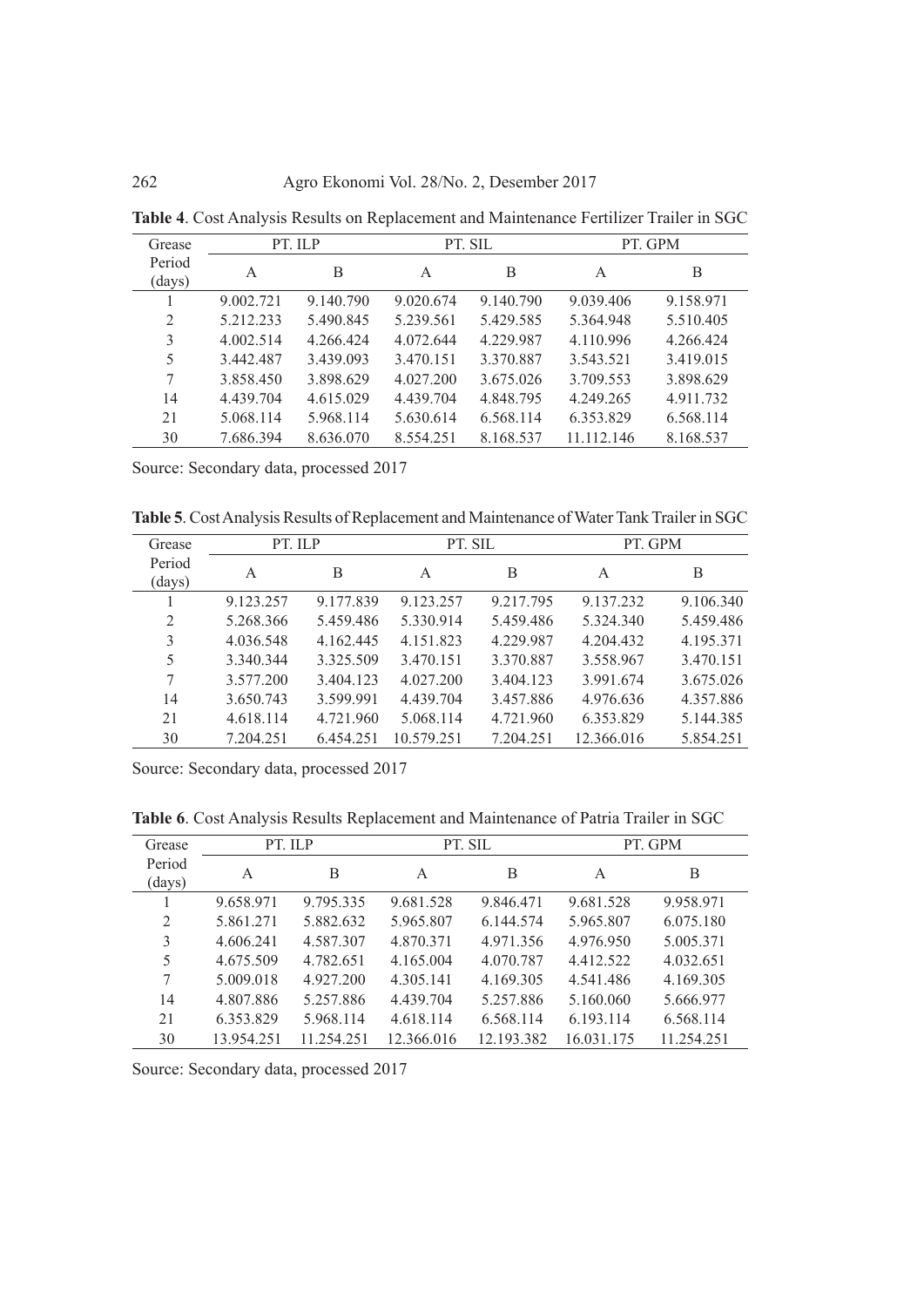| Grease           | PT. ILP   |           |           | PT. SIL   | PT. GPM   |           |  |
|------------------|-----------|-----------|-----------|-----------|-----------|-----------|--|
| Period<br>(days) | A         | B         | A         | B         | A         | B         |  |
|                  | 9.224.761 | 9.476.045 | 9.224.761 | 9.476.045 | 9.253.566 | 9.508.971 |  |
| 2                | 5.330.914 | 5.558.387 | 5.337.565 | 5.523.771 | 5.337.565 | 5.587.384 |  |
| 3                | 4.036.548 | 4.304.831 | 4.072.644 | 4.229.987 | 4.050.729 | 4.281.542 |  |
| 5                | 3.282.651 | 3.242.111 | 3.340.344 | 3.325.509 | 3.377.140 | 3.343.345 |  |
| 7                | 3.352.200 | 3.404.123 | 3 352 200 | 3.404.123 | 3.458.779 | 3.404.123 |  |
| 14               | 3.457.886 | 3.757.886 | 3.650.743 | 3.457.886 | 3.650.743 | 4.132.886 |  |
| 21               | 3.460.971 | 3.568.114 | 3.683.499 | 4.168.114 | 3.683.499 | 3.943.114 |  |
| 30               | 8.554.251 | 7.204.251 | 9.258.599 | 8.168.537 | 6.410.134 | 7.751.549 |  |

**Table 7**. Cost Analysis Results Replacement and Maintenance of Side Tipping Trailer in SGC

**Table 8**. Cost Analysis Results Replacement and Maintenance Tank Moving Trailer in SGC

| Grease           | PT. ILP    |           |            | PT. SIL   |            | PT. GPM   |  |  |
|------------------|------------|-----------|------------|-----------|------------|-----------|--|--|
| Period<br>(days) | A          | B         | A          | В         | A          | B         |  |  |
|                  | 9.741.003  | 9.805.313 | 9.693.062  | 9.795.335 | 9.741.003  | 9.825.638 |  |  |
| $\overline{2}$   | 5.904.541  | 5.985.852 | 5.768.260  | 6.010.506 | 5.904.541  | 6.010.506 |  |  |
| 3                | 4.773.943  | 4.816.174 | 4.561.473  | 4.816.174 | 4.737.895  | 4.816.174 |  |  |
| 5                | 4.137.303  | 4.051.559 | 4.165.004  | 4.032.651 | 4.110.238  | 4.090.344 |  |  |
| 7                | 4.442.585  | 4.110.705 | 4.220.057  | 4.169.305 | 4.261.983  | 4.169.305 |  |  |
| 14               | 4.439.704  | 4.132.886 | 4.249.265  | 4.132.886 | 4.373.957  | 4.132.886 |  |  |
| 21               | 6.353.829  | 4.659.023 | 4.786.864  | 4.597.965 | 6.353.829  | 4.597.965 |  |  |
| 30               | 11.112.146 | 5.646.559 | 13.954.251 | 5.854.251 | 11.704.251 | 5.854.251 |  |  |

Source: Secondary data, processed 2017

GPM bearing trailer of Side Tipping Trailer indicates that the 5-day grease period is the optimal period for replacement and maintenance of bearing trailers because the lowest total replacement and maintenance cost. Between two brand (brand A and brand B), brand B is cheaper than brand A for replacement and maintenance cost of side tipping trailer in SGC.

#### *Unit Tangki Moving (TS)*

Table 8 shows the results of the cost analysis of replacement and maintenance

of trailer bearings of the Tank Moving unit of brand A and brand B of the SGC. From Table 8 below shows the results of the cost analysis of replacement and maintenance of bearing trailer of Tank Moving units of brand A and brand B on SGC. From Table 7 to PT ILP, PT SIL and PT GPM bearing trailer of Tank Moving indicates that the 5-day grease period is the optimal period for replacement and maintenance of bearing trailers because the lowest total replacement and maintenance cost. Between two brand (brand A and brand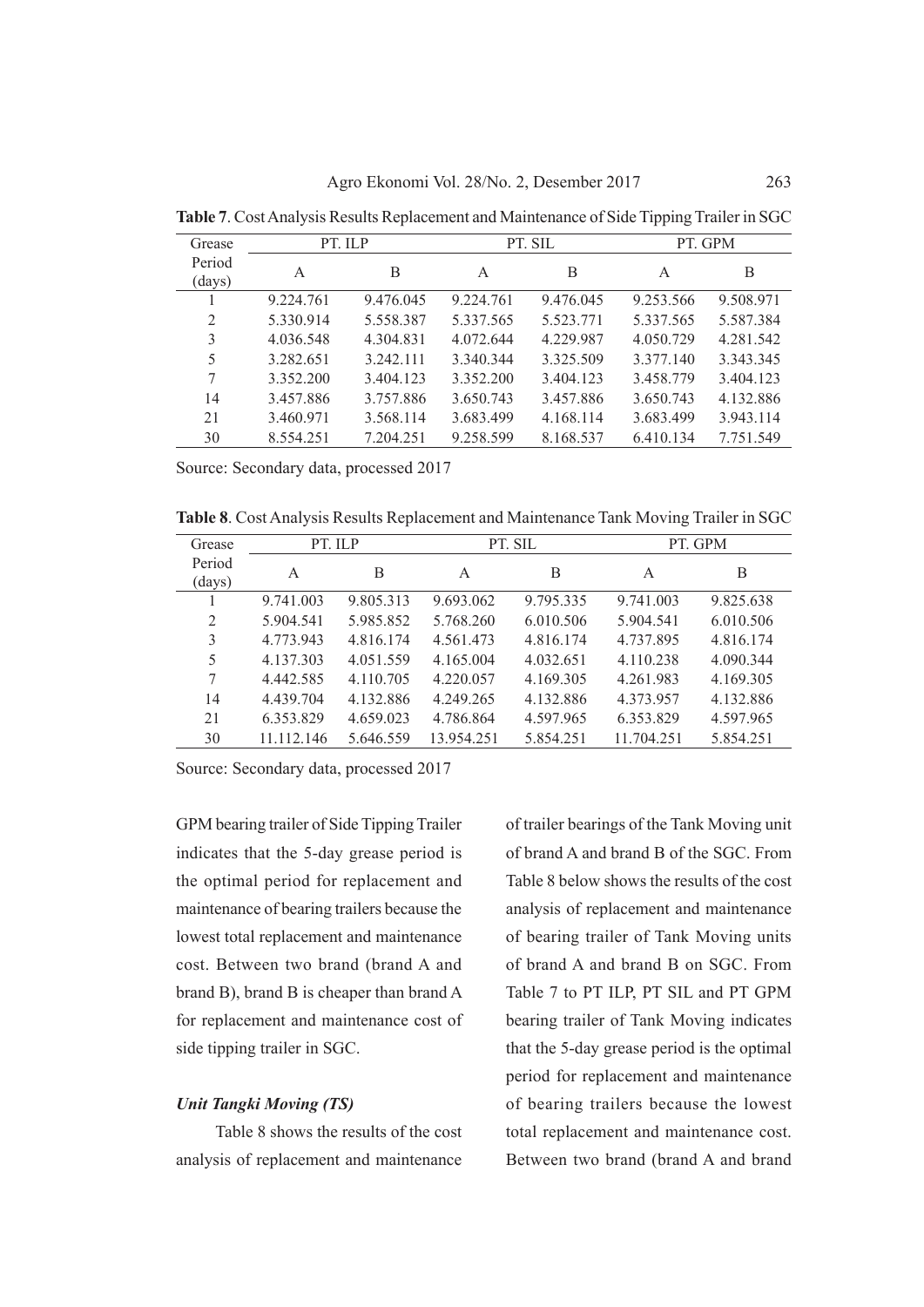**Table 9**. Cost Analysis Results of Replacement and Maintenance of Disc Harrow Trailer in SGC

| Grease           | PT. ILP   |           | PT. SIL   |           | PT. GPM   |           |  |
|------------------|-----------|-----------|-----------|-----------|-----------|-----------|--|
| Period<br>(days) | A         | B         | A         | B         | A         | B         |  |
|                  | 9.350.148 | 9.580.024 | 9.386.244 | 9.595.142 | 9.364.329 | 9.618.431 |  |
| $\overline{2}$   | 5.523.771 | 5.716.629 | 5.506.008 | 5.762.007 | 5.416.103 | 5.762.007 |  |
| 3                | 4.532.871 | 4.707.440 | 4.345.371 | 4.773.943 | 4.403.064 | 4.890.826 |  |
| 5                | 4.675.509 | 4.782.651 | 4.482.651 | 4.782.651 | 4.482.651 | 4.537.753 |  |
| 7                | 8.077.200 | 6.236.291 | 4.646.872 | 5.982.372 | 4.702.200 | 6.327.200 |  |
| 14               | 7.507.886 | 7.507.886 | 4.652.116 | 7.863.149 | 5.257.886 | 7.343.252 |  |
| 21               | 7.318.114 | 7.318.114 | 6.193.114 | 7.673.377 | 6.353.829 | 7.491.191 |  |
| 30               | 7.204.251 | 7.204.251 | 6.079.251 | 8.168.537 | 6.239.966 | 7.377.328 |  |

B), brand B is cheaper than brand A for replacement and maintenance cost of Tank Moving in SGC.

#### *Unit Disc Harrow (DH)*

Table 9 below shows the results of the cost analysis of replacement and maintenance of bearing trailers of Disc Harrow brands A and B brands in SGC. From Table 9 for PT ILP and PT SIL bearing trailer of the Disc Harrow unit show that the 3-day grease period is the optimal period for the replacement and maintenance of the bearing trailer as the total replacement and maintenance cost is the lowest. Brand A is cheaper than brand B for the replacement and maintenance cost of disc harrow unit in SGC.

# **Factors Affecting Replacement and Maintenance Costs**

To estimate the function of factors affecting the cost of replacement and

maintenance of bearing trailers in SGC done by multiple linear regression analysis with OLS method. Factors suspected to affect the cost of replacement and maintenance of bearing trailers in Sugar Group Companies are: (i) grease period, (ii) bearing trailer life, (iii) frequency of bearing replacement in a year, (iv) grease frequency in one year, (v) bearing trailer unit, (vi) bearing trailer brand, and (vii) factory location. Based on the results of the analysis in Table 10, the econometric model obtained at the replacement cost equation and bearing trailer maintenance in Sugar Group Companies in chapter 3 is as follows:

Y = 193.370,70 + 296,98X<sub>1</sub>-32,14X<sub>2</sub>  
+281.197,60X<sub>3</sub>+39.958,67X<sub>4</sub>  
-13.069,43D<sub>1</sub>-10.566,80D<sub>2</sub>  
+850,29D<sub>3</sub>+915,48D<sub>4</sub>+  
3.115,27D<sub>5</sub>-6.487,36D<sub>6</sub>-  
11.601,96D<sub>7</sub>-95,23D<sub>8</sub>+
$$
\epsilon
$$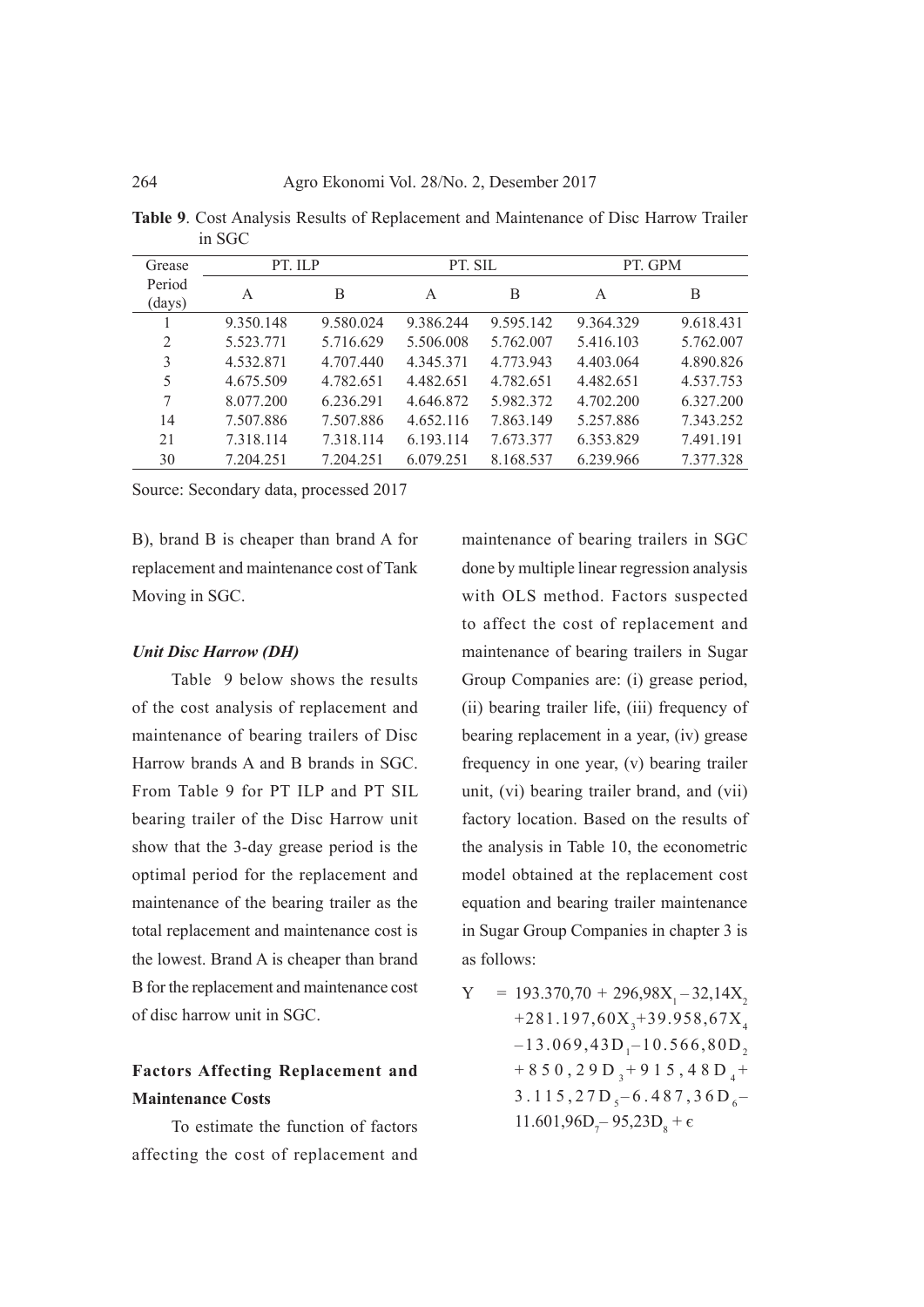The overall test of the results of the analysis of factors suspected to affect the cost of replacement and maintenance of bearing trailer in SGC obtained the value of coefficient of determination  $(R^2)$  of 0.9869. This shows that approximately 98.69% of the variation in replacement and maintenance costs of bearing trailers in SGC can be explained by: (i) grease period, (ii) bearing trailer life, (iii) frequency of bearing replacement in a year, (iv) the frequency of grease in a year (v) the bearing trailer unit, (vi) bearing trailer brand, and (vii) the factory location while the rest (2.31%) is explained by other independent variables outside the analytical model used.

To see the overall effect of the independent variables: (i) the grease period, (ii) the life of the trailer bearing unit, (iii) the frequency of bearing replacement in a year, (iv) the frequency of grease in a year, (v) the bearing trailer unit, (v) the bearing unit of the trailer, (vi) bearing trailer brand, and (vii) factory location for replacement cost and maintenance of bearing trailer in SGC is used overall test (F-test). Based on the results of the analysis in Table 10 is below obtained F-count value of 330,910 and this value is much greater than the F-table value shown in very low probability F-statistic (probability<1%). This indicates that the variables are: (i) the period of grease, (ii) the life of the trailer bearing unit, (iii) the frequency of bearing replacement in a year, (iv) the grease frequency in one year, (v)

the bearing trailer unit, (vi) bearing trailers brand, and (vii) factory locations in the model together have a significant effect on the cost of replacement and maintenance of bearing trailers in SGC at a 99% confidence level.The results of the analysis of factors affecting the cost of replacement and maintenance of bearing trailers in SGC as shown in Table 10 below.

To see the effect of each independent variable, namely: (i) the grease period, (ii) the life of the trailer bearing unit, (iii) the frequency of bearing replacement in a year, (iv) the frequency of grease in a year, (v) the bearing trailer unit, (ii) the frequency of grease replacement in a year, (v) the unit trailer, (vi) the brand bearing trail; and (vii) factory locations for replacement and maintenance cost of bearing trailers in SGC are used individually test (t-test) test. Based on the results of the t-test analysis in table 10 above shows that the grease period, the frequency of bearing replacement in one year, and the grease frequency in one year statistically show significant effect on replacement cost and bearing trailer independent variable age of bearing unit trailer on statistics did not show any real difference (non significant).

In the empirical analysis, good or bad model is not only seen from the value of the coefficient of determination  $(R<sup>2</sup>)$  which is obtained but also must see the matching of the sign of regression coefficient with economic theory. The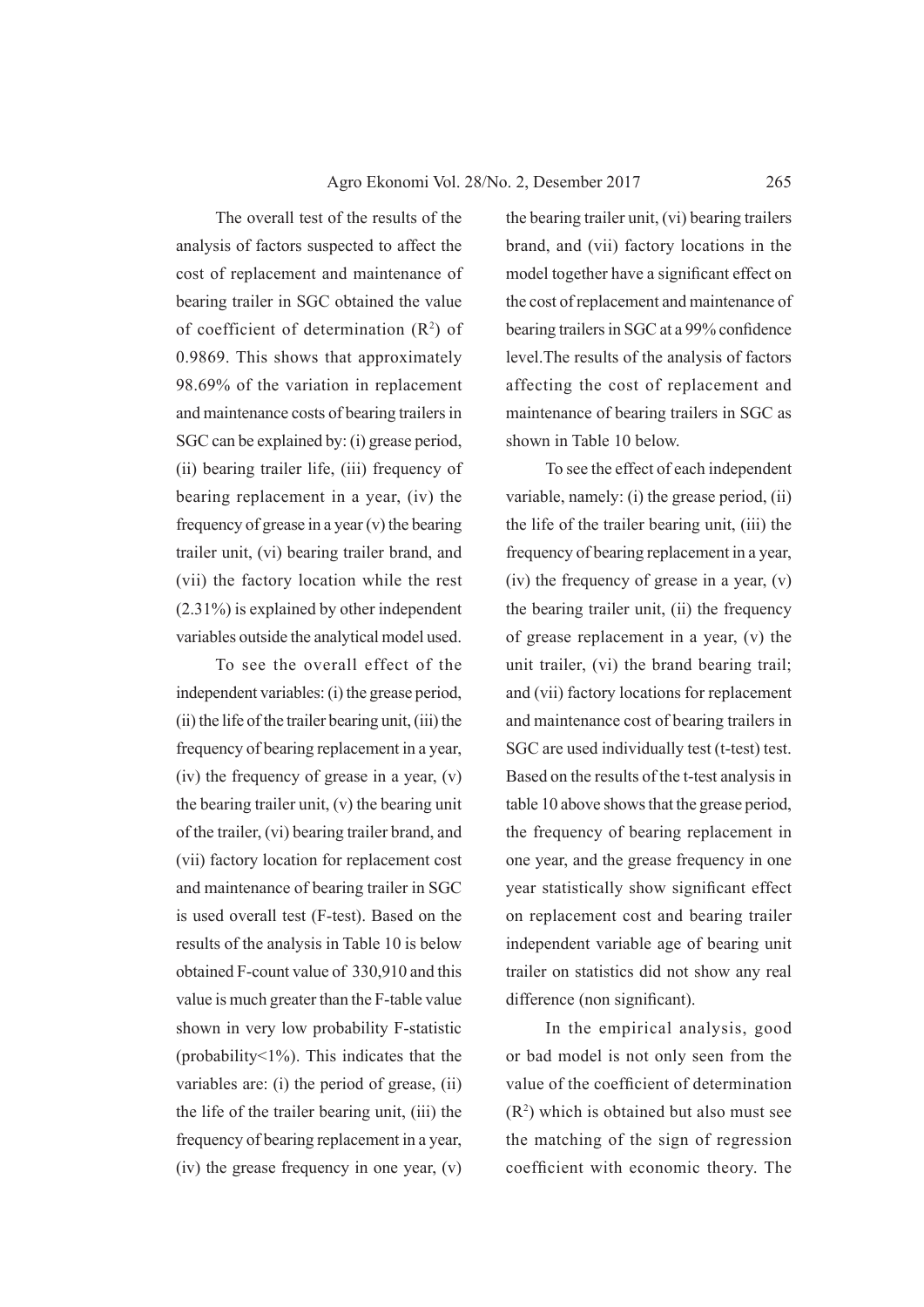**Table 10**. Factors Affecting Replacement and Maintenance Costs Trailer Bearing of SGC

| No, | <b>Independent Variable</b>                                                                              | Regression<br>coefficient | t-count    | Prob,  |
|-----|----------------------------------------------------------------------------------------------------------|---------------------------|------------|--------|
| 1,  | Grease period                                                                                            | 296.98                    | 2.457      | 0.0035 |
| 2,  | Age wear bearing unit trailer                                                                            | $-32.14$                  | $-0.765$   | 0.4449 |
| 3,  | Frequency of bearing replacement in one year                                                             | 281,197.60                | 720.236    | 0.0000 |
| 4,  | Frequency of grease in one year                                                                          | 39,958.67                 | 1,508.936  | 0.0000 |
| 5,  | Dummy bearing trailer unit ( $D_1 = 1$ if the Fertilizer<br>Trailer unit and $D_1 = 0$ if other units)   | $-13,069,43$              | $-1.691$   | 0.0919 |
| 6,  | Dummy bearing trailer unit ( $D_2 = 1$ if the Water<br>Tank unit and $D_2 = 0$ if other units)           | $-10,566,80$              | $-1.453$   | 0.1472 |
| 7,  | Dummy bearing trailer unit ( $D_3 = 1$ if the Patria<br>unit and $D_3 = 0$ if other units)               | 850.29                    | 0.118      | 0.9062 |
| 8,  | Dummy bearing trailer unit ( $D_4 = 1$ if the Side<br>Tipping Trailer unit and $D_4 = 0$ if other units) | 915.48                    | 0.126      | 0.8997 |
| 9,  | Dummy bearing trailer unit ( $Ds = 1$ if the Tangki<br>Moving unit and $D_s = 0$ if other units)         | 3,115.27                  | 0.376      | 0.7070 |
| 10, | Dummy bearing brand ( $D_6 = 1$ if the A unit and $D_6$<br>$= 0$ if the B)                               | $-6,487.36$               | $-3.023$   | 0.0071 |
| 11, | Dummy factory ( $D_7 = 1$ if the PT, ILP and $D_7 = 0$ if<br>other factory)                              | $-11,601.96$              | $-2.052$   | 0.0411 |
| 12, | Dummy factory ( $D_s = 1$ if the PT, SIL and $D_s = 0$ if<br>other factory)                              | $-95.23$                  | $-1.870$   | 0.0495 |
| 13, | Intercept                                                                                                | 193,370.70                | 21.318     | 0.0000 |
|     | Coefficient of determination $(R^2)$                                                                     | 0.9869                    |            |        |
|     | F-count                                                                                                  |                           | 330,910.00 |        |
|     | Number of samples (n)                                                                                    | 288                       |            |        |

where: \*\*\*) significant on  $\alpha = 1\%$ ; \*\*) significant on  $\alpha = 5\%$ ;

\*) significant on $\alpha = 10\%$ ; NS = non significant

description of the factors that affect the cost of replacement and maintenance of bearing trailers in SGC contained in the regression model that has been prepared are as follows:

## *Grease period*

In Table 10 the grease period statistically showed a significant and positive effect on the cost of replacement and maintenance of bearing trailer in SGC at 99% confidence

level with regression coefficient value of 296,99999. The sign of grease period variable coefficient is positive. The sign of the grease period variable coefficient. This means that if the grease period increases by 1 day assuming other.

# *Frequency of bearing replacement in one year*

The results of the analysis in Table 10 show that the frequency variables of bearing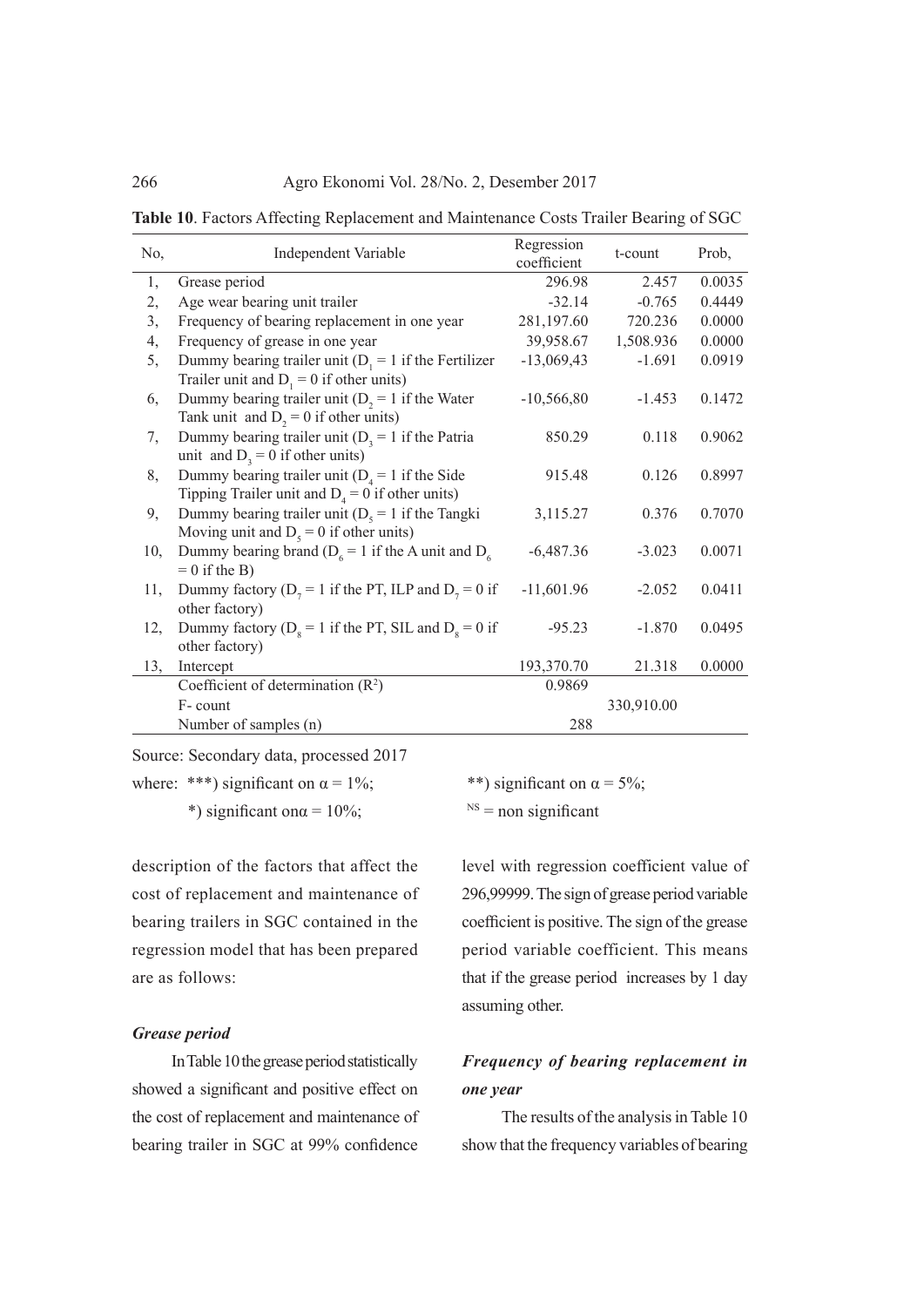replacement in one year statistically show a significant and positive influence on the cost of replacement and maintenance of bearing trailers in SGC at a 99% confidence level. The regression coefficient value of the frequency variation of bearing replacement in one year is Rp 281.197,60. Positive slopes on variable frequency coefficient of bearing replacement in one year according to economic theory. This means that if the frequency of bearing replacement in one year increases one time with the factors in cateris paribus condition, the cost of replacement and maintenance of bearing trailer in SGC has increased by Rp 296,9799. This means that if the grease period increases then there is a tendency for replacement cost and bearing trailer maintenance in SGC to increase. As the initial hypothesis proposes that the relationship between the grease period and the cost of replacement and maintenance of bearing trailers in SGC is positive. If the grease period increases then the cost of replacement and maintenance of bearing trailers in SGC will be increased as well.

Assumption that other factors are in cateris paribus condition, the cost of replacement and maintenance of bearing trailer in SGC has increased by Rp 281.197,60. This means that if the frequency of bearing replacement in one year increases then there is a tendency for replacement cost and maintenance of bearing trailer in SGC to increase. As

the initial hypothesis proposes that the relationship between the frequency of bearing replacement within a year and the cost of replacement and maintenance of bearing trailers in SGC is positive. If the frequency of replacement bearing in one year increases then the cost of replacement and maintenance of bearing trailer in SGC period t will also increase.

#### *Frequency of grease in one year*

Based on the results of the study as shown in Table 10 shows that the grease frequency in one year statistically shows a significant and positive influence on the cost of replacement and maintenance of bearing trailers in SGC at a 99% confidence level. The value of the regression coefficient of the grease frequency variables in one year is Rp 39. 958,67. This indicates that, if the grease frequency in one year increases one time assuming other factors are fixed, the cost of replacing and maintaining the bearing trailer in SGC will increase by the regression coefficient value of the grease frequency variable in one year (Rp 39.958,67 ) or Rp 39.958,67.

#### *Bearing trailer unit*

In this research, there are 6 units of bearing trailer being investigated: Fertilizer Trailer, Water Tank, Patria,Side Tipping Trailer, Moving Tank, and Disc Harrow. To distinguish between 6 units of bearing trailer there is a difference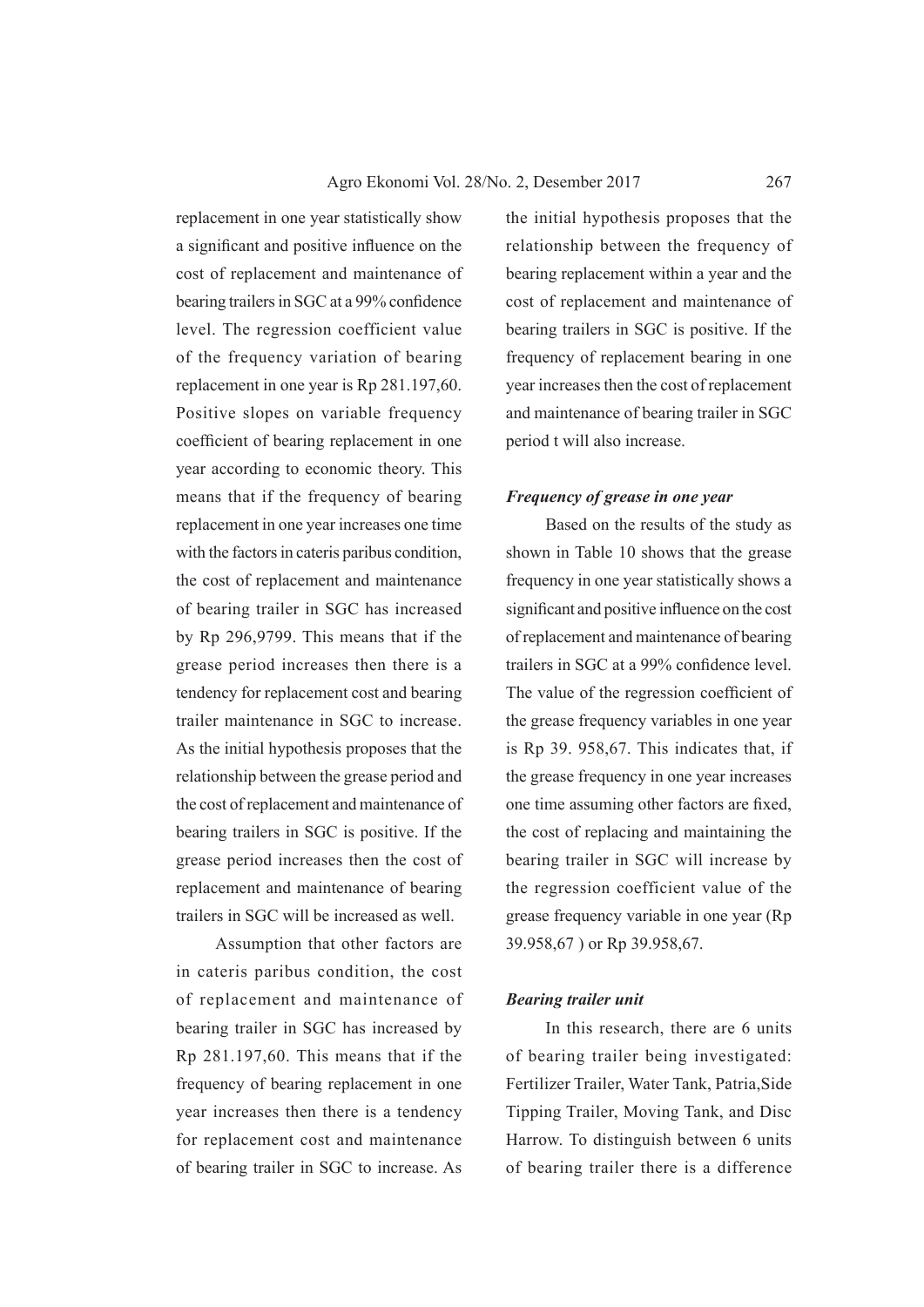of replacement cost and maintenance of bearing trailer in SGC made variable of doll or artificial (dummy variable). Variables  $D_1$  through  $D_5$  are the dummy variables of the bearing trailer units in SGC. Based on the results of the analysis in Table 10 above shows that only  $D_1$ variable is statistically significant affect the cost of replacement and maintenance of bearing trailer in SGC at 90% confidence level. The value of regression coefficient of variable  $D_1$  is -13.069,43. This shows that there is a difference in replacement cost and maintenance of bearing trailer in SGC Fertilizer Trailer bearing units of other trailer bearing units (Water Tank, Patria, Side Tipping Trailer, Moving Tank, and Disc Harrow) where Fertilizer Trailer bearing unit is lower Rp.13.069,43. Whereas between the Water Tank bearing unit, Patria, Side Tipping Trailer, Moving Tank, and Disc Harrow there is no significant difference in the cost of replacement and maintenance.

#### *Bearing brand*

In Table 10 above shows that  $D_6$ (brand bearing) is statistically significant and negative to the cost of replacement and maintenance of bearing trailer in SGC at 99% confidence level. The value of regression coefficient of variable  $D_6$  is -6.487,36. It shows that there are differences in the cost of replacement and

maintenance of bearing trailers in SGC on bearing trail brands in which brand A is lower (Rp 6.487,36) than brand B.

#### *Factory Location*

Table 10 above shows that  $D_7$  and  $D_8$  (factory locations) are statistically significant (significant) and negative to the cost of replacement and maintenance of bearing trailers in SGC at a 95% confidence level. The value of regression coefficient of  $D_7$  variable is -11.601,96 and  $D_8$  is -95,23. This shows that there is a difference in replacement cost and maintenance of bearing trailer between SGC (PT ILP, PT SIL, and PT GPM) where PT. ILP has the cost of replacement and maintenance of the lowest bearing trailer that is Rp 11.601,96 compared to PT. SIL and PT. GPM or in other words PT. GPM has the cost of replacing and maintaining the largest bearing trailer.

#### *Comparison of Research Results*

Bearings used in this study is bearing roller. Based on previous research rolling element bearings or ball/roller bearings are most common machine component of any rotating machinery used in industry. Rolling element bearings endure heavy loads under industrial operating conditions and structural faults, such as wear, pitting, or spall may occur after a long period of running. A defect in bearing if remain undetected would cause its break down and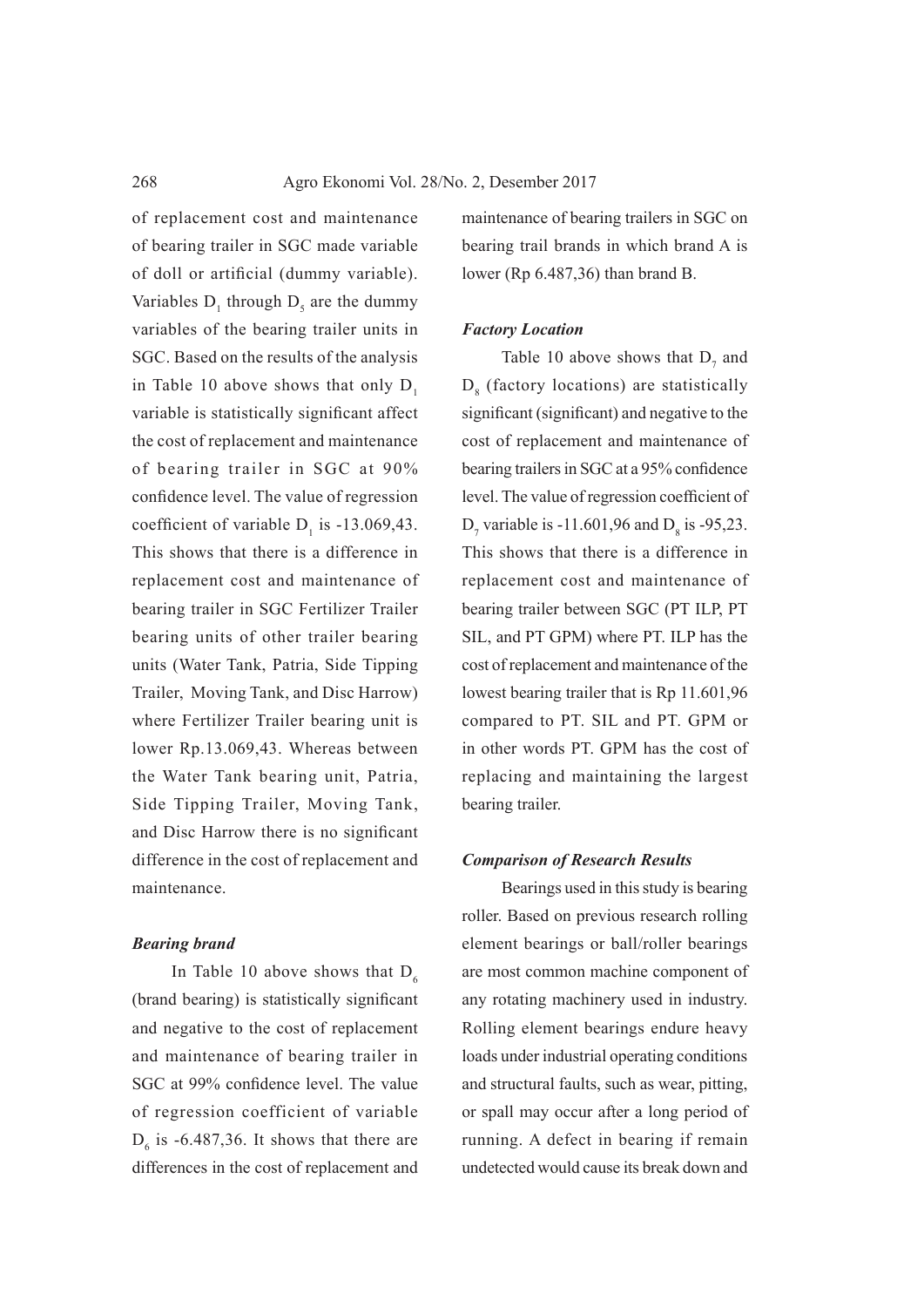may ultimately cause catastrophic failure of the machinery. Therefore, early detection of bearing defects is the most important for effective condition monitoring of industrial plant (Tyagi and Panigrahi, 2017).

# **CONCLUSION AND SUGGESTION Conclusion**

Based on the results of research on cost analysis of replacement and maintenance of bearing trailer in SGC, it can be concluded as follows:

- 1. Period of grease cost of replacement and maintenance of trailer bearing unit in SGC optimal, that is:
	- a. PT. ILP both brand A and brand B for bearing trailer units: Fertilizer Trailer, Water Tank, Side Tipping Trailer and Moving Tank are 5 days grease period while bearing Patria and Disc Harrow trailer units in 3-day grease period.
	- b. PT. SIL both A and B brands of all types of trailer bearing units: Fertilizer Trailer, Water Tank, Patria, Side Tipping Trailer and Moving Tank in 5-day grease period except Disc Trailer bearing unit of Disc Harrow in 3-day grease period.
	- c. PT. GPM for B brands of all types of trailer bearing units (Fertilizer Trailer, Water Tank, Patria, Side Tipping Trailer, Moving Tank and Disc Harrow) in 5-day grease

period, as well as A brand except the Disc Harrow trailer trailer in 3-day grease period.

- 2. Factors affecting the cost of replacement and maintenance of bearing trailers in SGC are the period of grease, the frequency of bearing replacement in one year, and the frequency of grease in one year.
- 3. Fertilizer Trailer bearing units have the lowest replacement cost and bearing trailer maintenance in SGC compared to other bearing trailer units (Water Tank, Patria, Side Tipping Trailer, Tank Moving and Disc Harrow).
- 4. Bearing replacement frequency in one year have positive effect on replacement cost and maintenance of bearing trailer, if the bearing replacement frequency in one year increase one time then replacement cost and maintenance of bearing trailer in SGC increased by Rp 281.197,60.
- 5. The frequency of grease in one year has a positive effect on replacement cost and maintenance of bearing trailer, if the frequency of grease in one year increase one time, the cost of replacement and maintenance of bearingtrailer in SGC increased by Rp 39,958.67.
- 6. Brand A has the cost of replacement and maintenance of bearing trailer in SGC lower Rp.6.487,36 compared to B.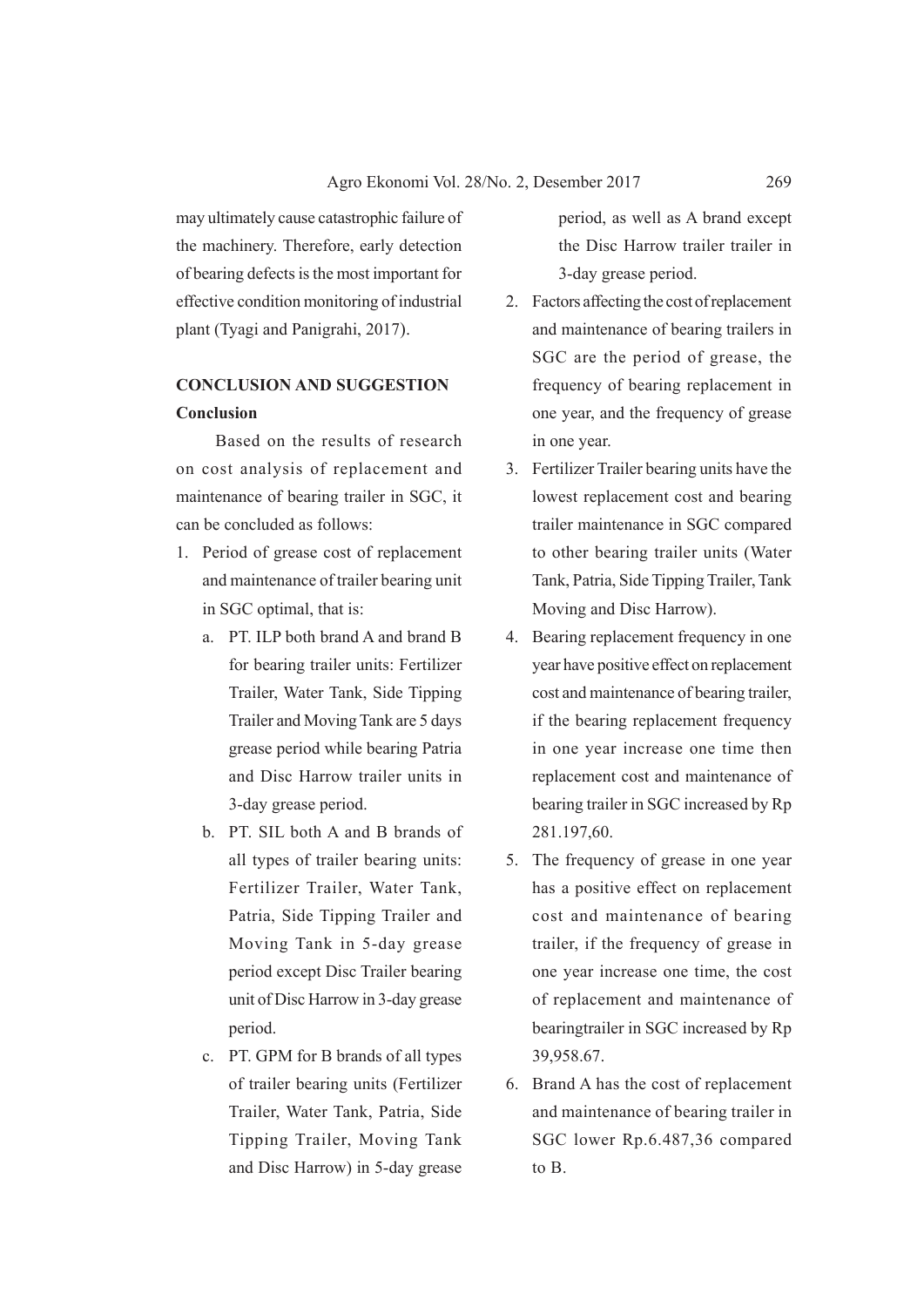7. PT. ILP has the lowest replacement cost and bearing trailer maintenance compared to PT. SIL and PT. GPM (PT GPM has the largest replacement cost and bearing trailer maintenance).

## **Suggestion**

Based on the conclusion of the research result about the cost analysis of replacement and maintenance of trailer bearing unit in Sugar Group Companies, can be submitted suggestions as follows:

- 1. Replacement and maintenance of bearing trailer units in Sugar Group Companies to optimally need to pay attention to the period of grease which has the lowest cost or the smallest, in the grease period of 3 days up to 5 days.
- 2. To optimize replacement cost and maintenance of trailer bearing unit in Sugar Group Companies needs to pay attention to variable of grease period, bearing replacement frequency in one year, and frequency of grease in one year because the variable is statistically significant to cost of replacement and maintenance of bearing unit trailer.
- 3. To reduce the cost of replacement and maintenance of bearing trailer units in Sugar Group Companies, preferably PT. ILP, PT. SIL, and PT. GPM uses A brand bearings.

# **REFERENCES**

- Aditya, M. Amarnath, and P.K. Kankar. 2014. Failure analysis of a greaselubricated cylindrical roller bearing. *Procedia Technology* 14 : 59-66.
- Apriawan, Derry Candia., Irham, and Jangkung Handoyo Mulyo. 2015. Analysis of sugarcane and sugar production in PT. Perkebunan Nusantara VII (PERSERO). *Agro Ekonomi Vol.* 26 (2) : 159-167.
- Barmanov I.S., and Ortikov M.N. 2017. Ball bearing dynamics at the interference fit on balls. *Procedia Engineering* 176 : 19-26.
- Corder, AS. 1992. *Teknik Manajemen Pemeliharaan*. Jakarta : Erlangga.
- El-Adly, Refaat A., and Gamal M. Turky. 2017. Comparative study between prepared electrical grease and the imported one. *Egyptian Journal of Petroleum*.
- Kanazawa, Yuta., Richard S. Sayles, and Amir Kadiric. 2017. Film formation and friction in grease lubricated rolling-sliding non-conformal contacts. *Tribology International*  $109 \cdot 505 - 518$
- Kulkarnia, Sham., and S.B.Wadkarb. 2016. Experimental investigation